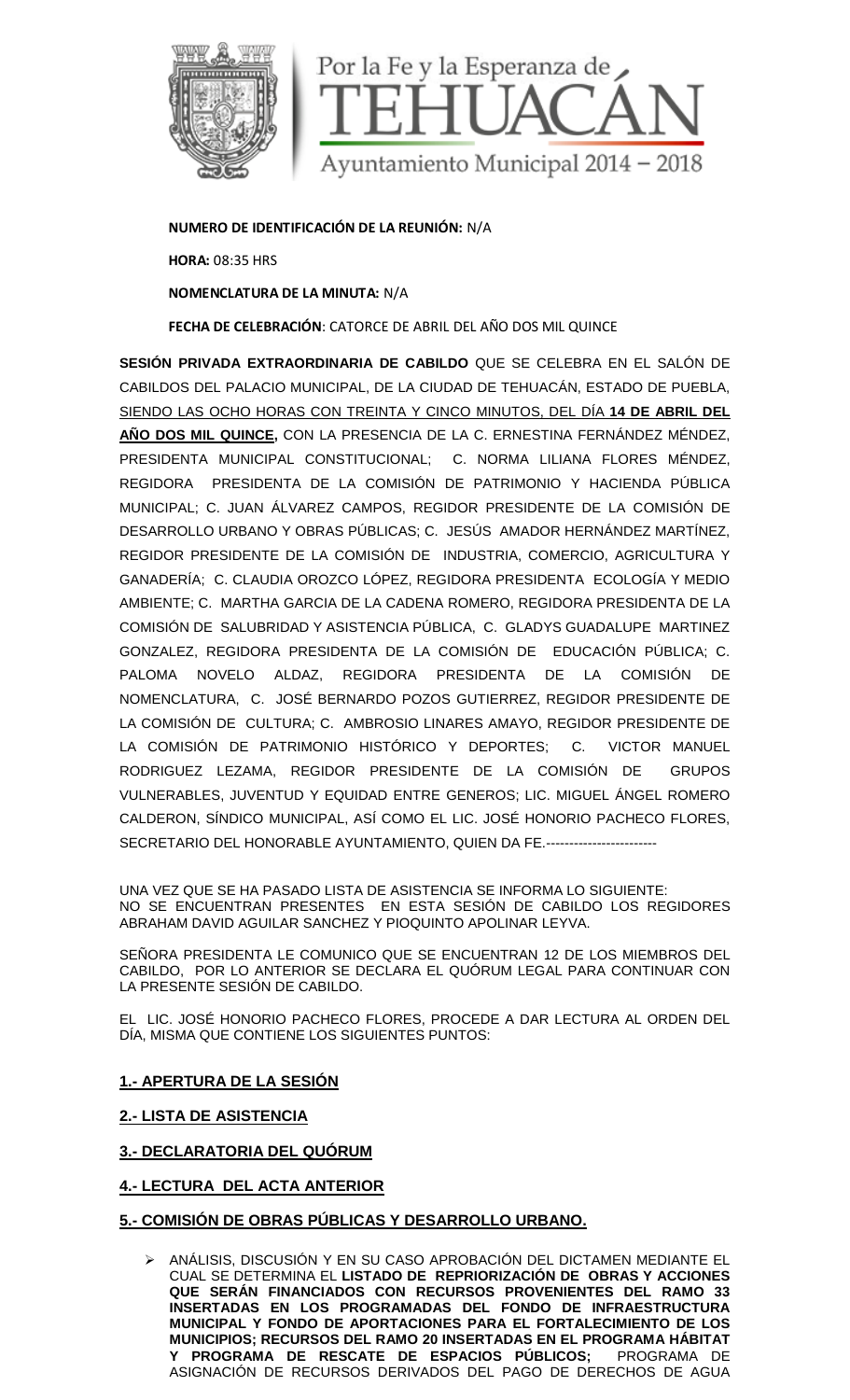(PRODDER), SUBSIDIO PARA LA SEGURIDAD PÚBLICA DE LOS MUNICIPIOS (SUBSEMUN), CONSEJO NACIONAL PARA LA CULTURA Y LAS ARTES (CONACULTA); COMISIÓN NACIONAL DE CULTURA FÍSICA Y DEPORTE (CONADE) **TODOS ELLOS DEL PRESUPUESTO DE EGRESOS DE LA FEDERACIÓN PARA EL EJERCICIO FISCAL DE 2015 Y DEL PROGRAMA DIRECTO 2015,** CONSTITUIDOS A FAVOR DE ESTE MUNICIPIO DE TEHUACÁN, PUEBLA.

 ANÁLISIS, DISCUSIÓN Y EN SU CASO APROBACIÓN DEL DICTAMEN MEDIANTE EL CUAL SE DETERMINA: **LA TRANSFERENCIA DE RECURSOS PARA EL PAGO DE LA ELABORACIÓN DE MANIFIESTO DE IMPACTO AMBIENTAL (MIA) DE LA CONSTRUCCIÓN DE ADOQUINAMIENTO Y OBRAS COMPLEMENTARIAS EN EL MUNICIPIO DE TEHUACÁN Y AMPLIACIÓN DE DRENAJE Y ALCANTARILLADO SANITARIO, ASÍ COMO EL DE CONSTRUCCIÓN DEL SISTEMA DE AGUA POTABLE EN VARIAS COLONIAS DEL MUNICIPIO DE TEHUACÁN.**

#### **6.- COMISIÓN DE GRUPOS VULNERABLES, JUVENTUD Y EQUIDAD ENTRE GÉNEROS.**

 ANÁLISIS, DISCUSIÓN Y EN SU CASO APROBACIÓN DEL DICTAMEN QUE VERSA SOBRE LA SOLICITUD DE APOYO DE TRANSPORTE A LA CIUDAD DE VERACRUZ, PRESENTADA POR LA C. ANGÉLICA SÁNCHEZ MARTÍNEZ, TITULAR DE ALFABETIZACIÓN DEL CLUB ROTARIO TEHUACÁN, EN COORDINACIÓN CON LA ESCUELA EN SISTEMA BRAILE; CON EL FIN DE QUE LOS ALUMNOS DÉBILES VISUALES TENGAN LA OPORTUNIDAD DE SENTIR Y CONOCER EL MAR.

#### **CLAUSURA.**

EL LIC. JOSÉ HONORIO PACHECO FLORES, DA CUENTA AL CABILDO DEL OFICIO 097/15 DEL LIC. ABRAHAM DAVID AGUILAR SÁNCHEZ, QUIEN SOLICITA LA JUSTIFICACIÓN DE SU AUSENCIA EN EL CABILDO EXTRAORDINARIO QUE SE CELEBRA EL DÍA DE HOY, EMTIENDO EN LOS PUNTOS CONSIDERADOS SU VOTO A FAVOR, YA QUE LE ES IMPOSIBLE ESTAR PRESENTE DEBIDO A QUE SE ENCUENTRA EN UNA REUNIÓN EN LA CIUDAD DE PUEBLA.

ASI MISMO EL REGIDOR PIOQUINTO APOLINAR LEYVA, POR OFICIO 097/15, SOLICITA LA JUSTIFICACIÓN DE SU AUSENCIA EN EL CABILDO EXTRAORDINARIO QUE SE CELEBRA EL DÍA DE HOY, EMTIENDO EN LOS PUNTOS CONSIDERADOS SU VOTO A FAVOR, YA QUE POR MOTIVOS DE SALUD LE ES IMPOSIBLE ESTAR PRESENTE.

## **EL CABILDO SE DA POR ENTERADO.**

**COMISIÓN DE OBRAS PÚBLICAS Y DESARROLLO URBANO.-** ANÁLISIS, DISCUSIÓN Y EN SU CASO APROBACIÓN DEL DICTAMEN MEDIANTE EL CUAL SE DETERMINA EL **LISTADO DE REPRIORIZACIÓN DE OBRAS Y ACCIONES QUE SERÁN FINANCIADOS CON RECURSOS PROVENIENTES DEL RAMO 33 INSERTADAS EN LOS PROGRAMADAS DEL FONDO DE INFRAESTRUCTURA MUNICIPAL Y FONDO DE APORTACIONES PARA EL FORTALECIMIENTO DE LOS MUNICIPIOS; RECURSOS DEL RAMO 20 INSERTADAS EN EL PROGRAMA HÁBITAT Y PROGRAMA DE RESCATE DE ESPACIOS PÚBLICOS;** PROGRAMA DE ASIGNACIÓN DE RECURSOS DERIVADOS DEL PAGO DE DERECHOS DE AGUA (PRODDER), SUBSIDIO PARA LA SEGURIDAD PÚBLICA DE LOS MUNICIPIOS (SUBSEMUN), CONSEJO NACIONAL PARA LA CULTURA Y LAS ARTES (CONACULTA); COMISIÓN NACIONAL DE CULTURA FÍSICA Y DEPORTE (CONADE) **TODOS ELLOS DEL PRESUPUESTO DE EGRESOS DE LA FEDERACIÓN PARA EL EJERCICIO FISCAL DE 2015 Y DEL PROGRAMA DIRECTO 2015,** CONSTITUIDOS A FAVOR DE ESTE MUNICIPIO DE TEHUACÁN, PUEBLA.

ANTES DE LA LECTURA DEL DICTAMEN HACE UN COMENTARIO EL REGIDOR JOSÉ BERNARDO POZOS GUTIÉRREZ: COMENTA QUE EN CUESTIONES DE REPRIORIZACIÓN DE OBRAS ES DELICADO, Y LOS ASUNTOS DELICADOS SE HAN TRATADO EN COMISIÓN, POR ESTA RAZÓN LA INTENCIÓN ES QUE QUISIERA SABER CUÁLES SON LAS OBRAS, Y SI LA SRA. CHECO ESAS OBRAS QUIERE DECIR QUE ESTÁ PERFECTO, PERO SI PIDE QUE ANTES DE SOMETERLO A VOTACIÓN SE TRATE BIEN CON LA COMISIÓN.

EL REGIDOR JUAN ÁLVAREZ CAMPOS, MANIFIESTA QUE TODAS LAS REPRIORIZACIONES ESTÁN AUTORIZADAS POR LA SRA. PRESIDENTA YA QUE DE ESTAS LA MAYORÍA SON PARA LAS JUNTAS AUXILIARES.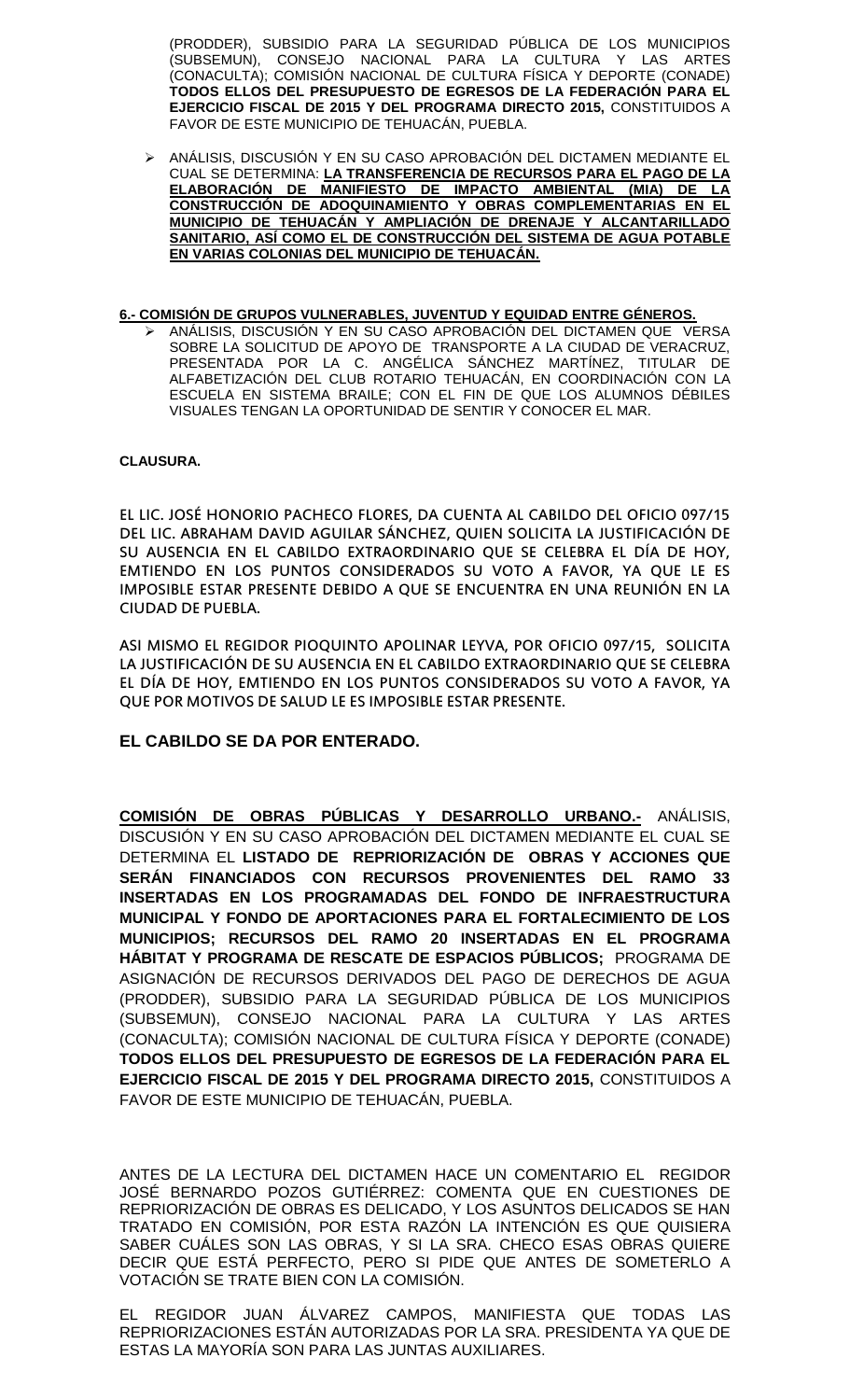SEÑOR REGIDOR TIENE USTED EL USO DE LA PALABRA.

EL REGIDOR JUAN ÁLVAREZ CAMPOS, PROCEDE A DAR LECTURA AL DICTAMEN CORRESPONDIENTE, MISMO QUE A LA LETRA DICE:

TEHUACÁN, PUEBLA; A 10 DE ABRIL DE 2015.

#### **… "HONORABLE CABILDO:**

LOS SUSCRITOS C. JUAN ALVAREZ CAMPOS, PRESIDENTE DE LA COMISIÓN; C. NORMA LILIANA FLORES MENDEZ, JESUS AMADOR HERNANDEZ MARTÍNEZ, GLADYS GUADALUPE MARTÍNEZ GONZÁLEZ, CLAUDIA OROZCO LOPEZ Y PIOQUINTO APOLINAR LEYVA, MIEMBROS INTEGRANTES DE LA **COMISIÓN DE DESARROLLO URBANO Y OBRAS PUBLICAS**; DEL HONORABLE AYUNTAMIENTO DEL MUNICIPIO DE TEHUACÁN, PUEBLA; EN USO DE LAS FACULTADES QUE NOS CONFIERE EL ARTÍCULO 78 FRACCIÓN V, DE LA LEY ORGÁNICA MUNICIPAL, SOMETEMOS A LA CONSIDERACIÓN DE ESTE HONORABLE CUERPO COLEGIADO EL PRESENTE DICTAMEN MEDIANTE EL CUAL SE DETERMINA: **EL LISTADO DE REPRIORIZACION DE OBRAS Y ACCIONES QUE SERÁN FINANCIADOS CON RECURSOS PROVENIENTES DEL RAMO 33 INSERTADAS EN LOS PROGRAMAS DEL FONDO DE INFRAESTRUCTURA MUNICIPAL Y FONDO DE APORTACIONES PARA EL FORTALECIMIENTO DE LOS MUNICIPIOS; RECURSOS DEL RAMO 20 INSERTADAS EN EL PROGRAMA HÁBITAT Y PROGRAMA DE RESCATE DE ESPACIOS PÚBLICOS;** PROGRAMA DE ASIGNACIÓN DE RECURSOS DERIVADOS DEL PAGO DE DERECHOS DE AGUA (PRODDER), SUBSIDIO PARA LA SEGURIDAD PÚBLICA DE LOS MUNICIPIOS (SUBSEMUN), CONSEJO NACIONAL PARA LA CULTURA Y LAS ARTES (CONACULTA), COMISION NACIONAL DE CULTURA FÍSICA Y DEPORTE (CONADE), **TODOS ELLOS DEL PRESUPUESTO DE EGRESOS DE LA FEDERACIÓN PARA EL EJERCICIO FISCAL DE 2015 Y DEL PROGRAMA DIRECTO 2015,** CONSTITUIDOS A FAVOR DE ESTE MUNICIPIO DE TEHUACÁN, PUEBLA; POR LO QUE:

### **C O N S I D E R A N D O**

- I. QUE EL PÁRRAFO PRIMERO DE LA FRACCIÓN II DEL ARTÍCULO 115, DE LA CONSTITUCIÓN POLÍTICA DE LOS ESTADOS UNIDOS MEXICANOS, DETERMINA QUE LOS AYUNTAMIENTOS TENDRÁN FACULTADES PARA APROBAR, DE ACUERDO CON LAS LEYES EN MATERIA MUNICIPAL QUE DEBERÁN EXPEDIR LAS LEGISLATURAS DE LOS ESTADOS, LOS BANDOS DE POLICÍA Y GOBIERNO, LOS REGLAMENTOS, CIRCULARES Y DISPOSICIONES ADMINISTRATIVAS DE OBSERVANCIA GENERAL DENTRO DE SUS RESPECTIVAS JURISDICCIONES, QUE ORGANICEN LA ADMINISTRACIÓN PÚBLICA MUNICIPAL, REGULEN LAS MATERIAS, PROCEDIMIENTOS, FUNCIONES Y SERVICIOS PÚBLICOS DE SU COMPETENCIA Y ASEGUREN LA PARTICIPACIÓN CIUDADANA Y VECINAL; MISMA DISPOSICIÓN QUE ES TRASLADADA A LA FRACCIÓN III DEL ARTÍCULO 105 DE LA CONSTITUCIÓN POLÍTICA DEL ESTADO LIBRE Y SOBERANO DE PUEBLA;
- II. QUE LA FRACCIÓN IV DEL ARTÍCULO 78, DE LA LEY ORGÁNICA MUNICIPAL, DETERMINA QUE SON ATRIBUCIONES DEL AYUNTAMIENTO EXPEDIR BANDOS DE POLICÍAS Y GOBIERNO, REGLAMENTOS, CIRCULARES Y DISPOSICIONES<br>ADMINISTRATIVAS DE OBSERVANCIA GENERAL. REFERENTE A SU ADMINISTRATIVAS DE OBSERVANCIA GENERAL, REFERENTE A SU<br>ORGANIZACIÓN, FUNCIONAMIENTO, SERVICIOS PÚBLICOS QUE DEBAN ORGANIZACIÓN, FUNCIONAMIENTO, SERVICIOS PÚBLICOS QUE PRESTAR Y DEMÁS ASUNTOS DE SU COMPETENCIA, SUJETÁNDOSE A LAS BASES NORMATIVAS ESTABLECIDAS POR LA CONSTITUCIÓN POLÍTICA DEL ESTADO LIBRE Y SOBERANO DE PUEBLA , VIGILANDO SU OBSERVANCIA Y APLICACIÓN.
- III. QUE LA FRACCIÓN XVIII DEL ARTÍCULO REFERIDO EN EL CONSIDERANDO ANTERIOR DISPONE QUE SON ATRIBUCIONES DEL AYUNTAMIENTO PROMOVER CUANTO ESTIME CONVENIENTE PARA EL PROGRESO ECONÓMICO, SOCIAL Y CULTURAL DEL MUNICIPIO Y ACORDAR LA REALIZACIÓN DE OBRAS PÚBLICAS QUE FUEREN NECESARIAS.
- IV. QUE EL ARTÍCULO 94, DE LA LEY ORGÁNICA MUNICIPAL ESTABLECE QUE EL AYUNTAMIENTO, PARA FACILITAR EL DESEMPEÑO DE LOS ASUNTOS QUE LE COMPETEN, NOMBRARÁ COMISIONES PERMANENTES O TRANSITORIAS, QUE EXAMINEN E INSTRUYAN HASTA PONERLOS EN ESTADO DE RESOLUCIÓN.
- V. QUE EL ARTÍCULO 92 FRACCIÓN V, DE LA LEY ANTERIORMENTE CITADA, FACULTA Y OBLIGA A LOS REGIDORES A DICTAMINAR E INFORMAR SOBRE LOS ASUNTOS QUE LES ENCOMIENDE EL AYUNTAMIENTO, LAS COMISIONES SUSCRITAS CONSIDERAMOS REALIZAR EL ESTUDIO CONJUNTO Y SE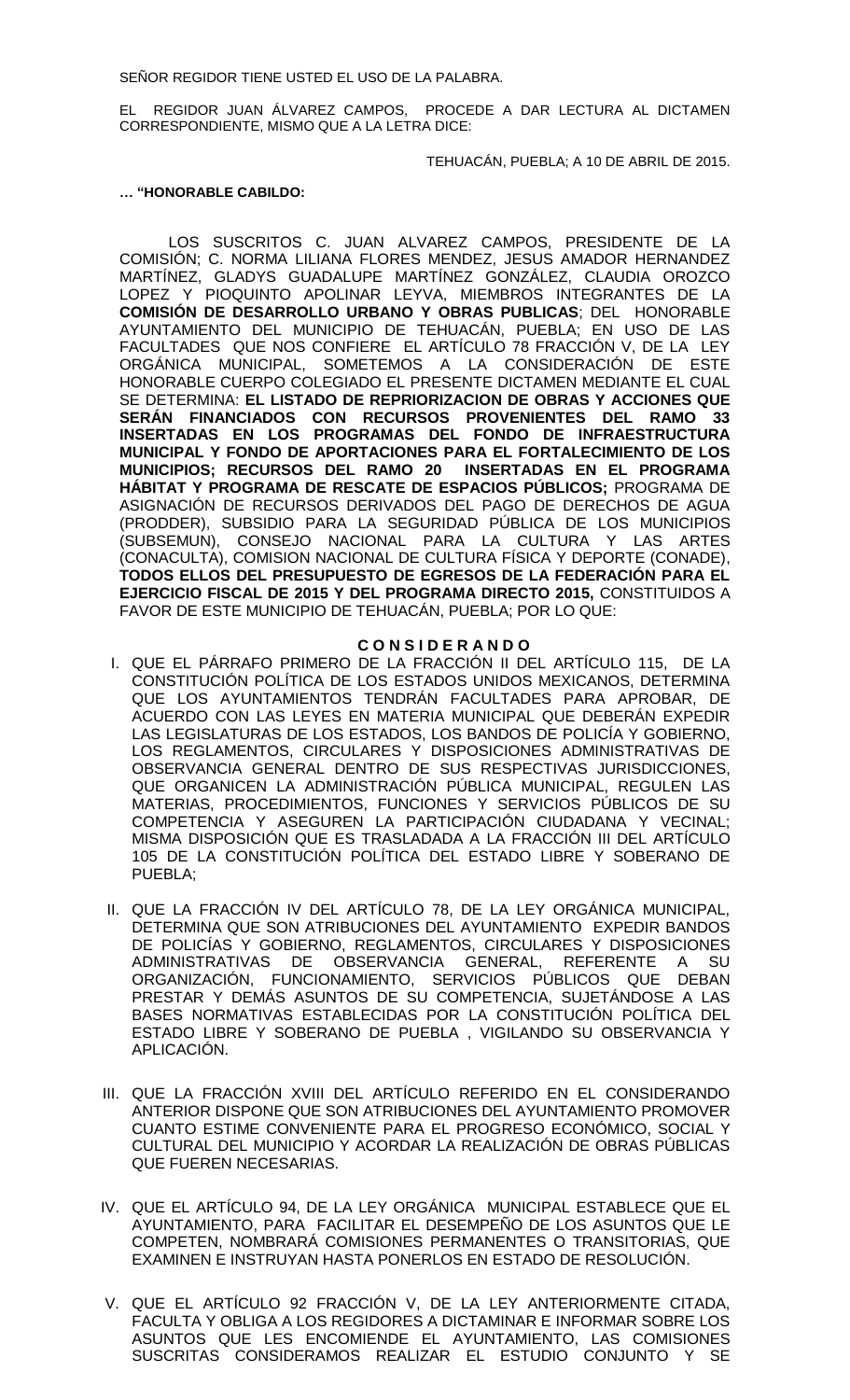DICTAMINE SOBRE EL LISTADO DE REPRIORIZACION DE OBRAS Y ACCIONES QUE SERÁN FINANCIADOS CON RECURSOS PROVENIENTES DEL RAMO 33 (FONDO DE APORTACIONES FEDERALES); RECURSOS DEL RAMO 20; PROGRAMA DE ASIGNACIÓN DE RECURSOS DERIVADOS DEL PAGO DE DERECHOS DE AGUA (PRODDER), TODOS ELLOS DEL PRESUPUESTO DE EGRESOS DE LA FEDERACIÓN PARA EL EJERCICIO FISCAL DE 2015 Y CON LOS RECURSOS PROPIOS DEL HONORABLE AYUNTAMIENTO (PROGRAMA DIRECTO), CONSTITUIDOS A FAVOR DE ESTE MUNICIPIO DE TEHUACÁN, PUEBLA.

VI. QUE EL ARTÍCULO 25, DE LA LEY DE COORDINACIÓN FISCAL ESTABLECE QUE CON INDEPENDENCIA DE LO ESTABLECIDO EN LOS CAPÍTULOS I A IV DE ESTA LEY, RESPECTO DE LA PARTICIPACIÓN DE LOS ESTADOS, MUNICIPIOS Y EL DISTRITO FEDERAL EN LA RECAUDACIÓN FEDERAL PARTICIPABLE, SE ESTABLECEN LAS APORTACIONES FEDERALES, COMO RECURSOS QUE LA FEDERACIÓN TRANSFIERE A LAS HACIENDAS PÚBLICAS DE LOS ESTADOS, DISTRITO FEDERAL, Y EN SU CASO, DE LOS MUNICIPIOS, CONDICIONANDO SU GASTO A LA CONSECUCIÓN Y CUMPLIMIENTO DE LOS OBJETIVOS QUE PARA CADA TIPO DE APORTACIÓN ESTABLECE ESTA LEY, PARA LOS FONDOS SIGUIENTES:

> **I.** FONDO DE APORTACIONES PARA LA NÓMINA EDUCATIVA Y GASTO OPERATIVO;

> **II.** FONDO DE APORTACIONES PARA LOS SERVICIOS DE SALUD; **III.** FONDO DE APORTACIONES PARA LA INFRAESTRUCTURA SOCIAL; **IV.** FONDO DE APORTACIONES PARA EL FORTALECIMIENTO DE LOS MUNICIPIOS Y DE LAS DEMARCACIONES TERRITORIALES DEL DISTRITO FEDERAL; **V.** FONDO DE APORTACIONES MÚLTIPLES.

> **VI.-** FONDO DE APORTACIONES PARA LA EDUCACIÓN TECNOLÓGICA Y DE ADULTOS, Y

> **VII.-** FONDO DE APORTACIONES PARA LA SEGURIDAD PÚBLICA DE LOS ESTADOS Y DEL DISTRITO FEDERAL.

> **VIII.-** FONDO DE APORTACIONES PARA EL FORTALECIMIENTO DE LAS ENTIDADES FEDERATIVAS.

DICHOS FONDOS SE INTEGRARÁN, DISTRIBUIRÁN, ADMINISTRARÁN, EJERCERÁN Y SUPERVISARÁN, DE ACUERDO A LO DISPUESTO EN EL PRESENTE CAPÍTULO.

- VII. ASÍ MISMO, EL ARTÍCULO 33 DE LA CITADA LEY DETERMINA QUE LAS APORTACIONES FEDERALES QUE CON CARGO AL FONDO DE APORTACIONES PARA LA INFRAESTRUCTURA SOCIAL RECIBAN LAS ENTIDADES, LOS MUNICIPIOS Y LAS DEMARCACIONES TERRITORIALES, SE DESTINARÁN EXCLUSIVAMENTE AL FINANCIAMIENTO DE OBRAS, ACCIONES SOCIALES BÁSICAS Y A INVERSIONES QUE BENEFICIEN DIRECTAMENTE A POBLACIÓN EN POBREZA EXTREMA, LOCALIDADES CON ALTO O MUY ALTO NIVEL DE REZAGO SOCIAL CONFORME A LO PREVISTO EN LA LEY GENERAL DE DESARROLLO SOCIAL, Y EN LAS ZONAS DE ATENCIÓN PRIORITARIA.:
	- a) FONDO DE APORTACIONES PARA LA INFRAESTRUCTURA SOCIAL MUNICIPAL: AGUA POTABLE, ALCANTARILLADO,<br>DRENAJE Y LETRINAS, URBANIZACIÓN MUNICIPAL, DRENAJE Y LETRINAS, URBANIZACIÓN MUNICIPAL, ELECTRIFICACIÓN RURAL Y DE LAS COLONIAS POBRES, INFRAESTRUCTURA BÁSICA EDUCATIVAS, MEJORAMIENTO DE VIVIENDA, CAMINOS RURALES E INFRAESTRUCTURA PRODUCTIVA RURAL;
- VIII. QUE EL ARTÍCULO 37, DE LA LEY REFERIDA INDICA QUE LAS APORTACIONES FEDERALES QUE, CON CARGO AL FONDO DE APORTACIONES PARA EL FORTALECIMIENTO DE LOS MUNICIPIOS Y DE LAS DEMARCACIONES TERRITORIALES DEL DISTRITO FEDERAL, RECIBAN LOS MUNICIPIOS A TRAVÉS DE LAS ENTIDADES Y LAS DEMARCACIONES TERRITORIALES POR CONDUCTO DEL DISTRITO FEDERAL, SE DESTINARÁN A LA SATISFACCIÓN DE SUS REQUERIMIENTOS, DANDO PRIORIDAD AL CUMPLIMIENTO DE SUS OBLIGACIONES FINANCIERAS, AL PAGO DE DERECHOS Y APROVECHAMIENTOS POR CONCEPTO DE AGUA, DESCARGAS DE AGUAS RESIDUALES, A LA MODERNIZACIÓN DE LOS SISTEMAS DE RECAUDACIÓN LOCALES, MANTENIMIENTO DE INFRAESTRUCTURA, Y A LA ATENCIÓN DE LAS NECESIDADES DIRECTAMENTE VINCULADAS CON LA SEGURIDAD PÚBLICA DE SUS HABITANTES. RESPECTO DE LAS APORTACIONES QUE RECIBAN CON CARGO AL FONDO A QUE SE REFIERE ESTE ARTÍCULO, LOS MUNICIPIOS Y LAS DEMARCACIONES TERRITORIALES DEL DISTRITO FEDERAL TENDRÁN LAS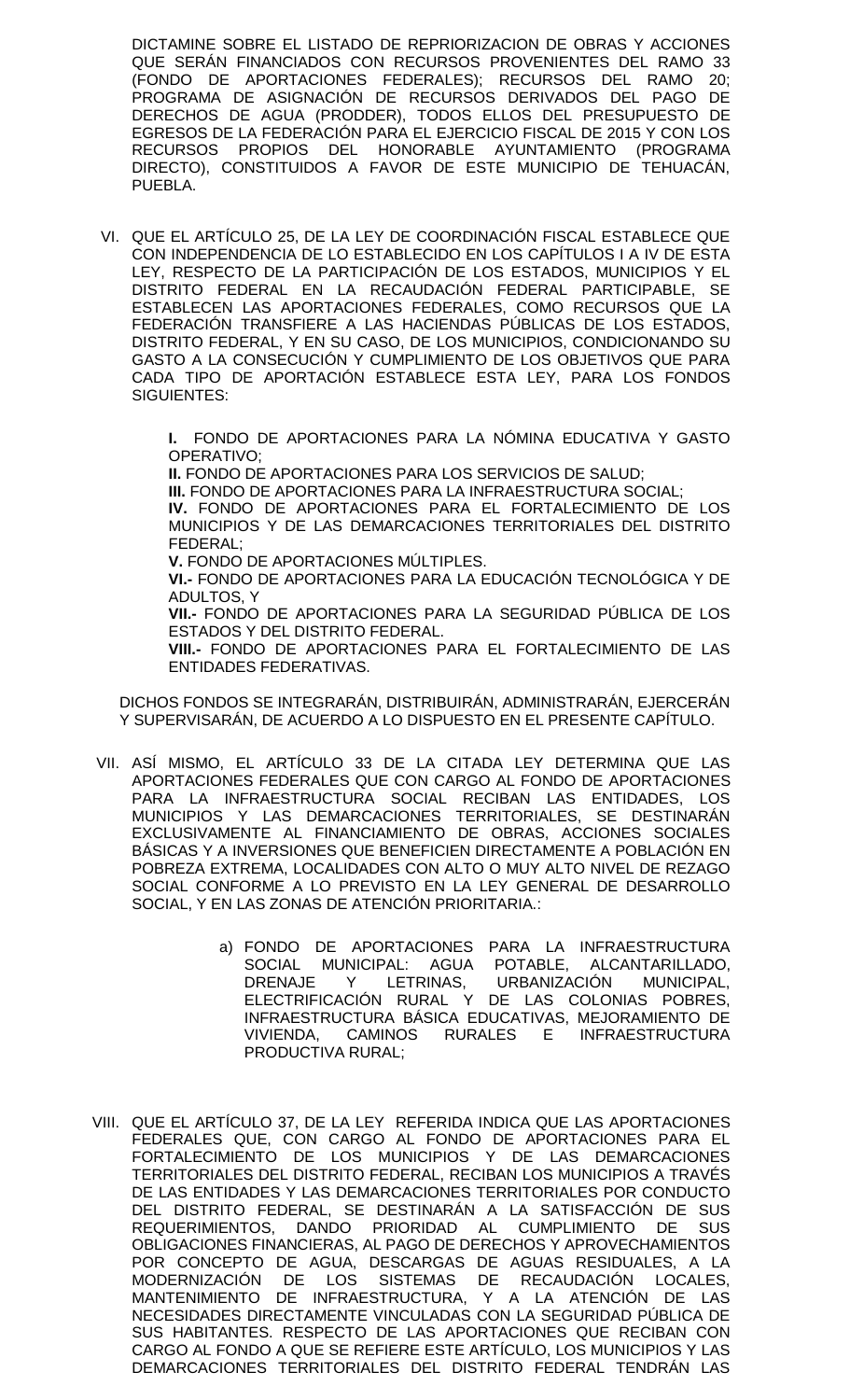MISMAS OBLIGACIONES A QUE SE REFIERE EL ARTÍCULO 33, APARTADO B, FRACCIÓN II, INCISOS A) Y C), DE ESTA LEY.

- IX. QUE EL ARTÍCULO 49, DE LA LEY DE COORDINACIÓN FISCAL EN SU SEGUNDO PÁRRAFO MANIFIESTA QUE LAS APORTACIONES FEDERALES SERÁN ADMINISTRADAS Y EJERCIDAS POR LOS GOBIERNOS DE LAS ENTIDADES FEDERATIVAS Y, EN SU CASO, DE LOS MUNICIPIOS Y LAS DEMARCACIONES TERRITORIALES DEL DISTRITO FEDERAL QUE LAS RECIBAN, CONFORME A SUS PROPIAS LEYES, SALVO EN EL CASO DE LOS RECURSOS PARA EL PAGO DE SERVICIOS PERSONALES PREVISTO EN EL FONDO DE APORTACIONES PARA LA NÓMINA EDUCATIVA Y GASTO OPERATIVO, EN EL CUAL SE OBSERVARÁ LO DISPUESTO EN EL ARTÍCULO 26 DE ESTA LEY. EN TODOS LOS CASOS DEBERÁN REGISTRARLAS COMO INGRESOS PROPIOS QUE DEBERÁN DESTINARSE ESPECÍFICAMENTE A LOS FINES ESTABLECIDOS EN LOS ARTÍCULOS CITADOS EN EL PÁRRAFO ANTERIOR.
- X. QUE EL ARTÍCULO 143, DE LA LEY ORGÁNICA MUNICIPAL, LOS AYUNTAMIENTOS, DE CONFORMIDAD CON LA LEY, ADMINISTRARÁN LIBREMENTE LA HACIENDA PÚBLICA MUNICIPAL Y DEBERÁN, DENTRO DE LOS LÍMITES LEGALES CORRESPONDIENTES Y DE ACUERDO CON EL PRESUPUESTO DE EGRESOS Y EL PLAN DE DESARROLLO MUNICIPAL VIGENTES, ATENDER EFICAZMENTE LOS DIFERENTES RAMOS DE LA ADMINISTRACIÓN PÚBLICA MUNICIPAL.;
- XI. QUE EL ARTÍCULO 150, DE LA LEY ORGÁNICA MUNICIPAL, EN SUS DIVERSAS FRACCIONES ESTABLECE QUE EL GASTO MUNICIPAL SE EJERCERÁ DE ACUERDO A LO QUE DETERMINE EL AYUNTAMIENTO, PERO COMO MÍNIMO DEBERÁ PROVEERSE PARA LO SIGUIENTE:

I.- EDUCACIÓN PÚBLICA;

II.- SEGURIDAD PÚBLICA;

III.- CENTROS DE SALUD PÚBLICA Y CENTROS DE READAPTACIÓN SOCIAL;

IV.- GASTOS DE CONSERVACIÓN DE EDIFICIOS PÚBLICOS;

V.- OBRAS PÚBLICAS DE UTILIDAD COLECTIVA;

VI.- SERVICIOS PÚBLICOS;

VII.- SUELDOS DE SERVIDORES PÚBLICOS DEL AYUNTAMIENTO;

VIII.- APORTACIONES A PLANES DE DESARROLLO ESTATAL, REGIONAL O MUNICIPAL;

## IX.- JUNTAS AUXILIARES;

- XII. QUE PARA CUBRIR Y MEJORAR LAS NECESIDADES DE LA POBLACIÓN, ASÍ COMO ACRECENTAR LA IGUALDAD Y EQUIDAD DE OPORTUNIDADES, LA ADMINISTRACIÓN PÚBLICA SE ORGANIZA MEDIANTE PROGRAMAS DE GOBIERNO, LOS CUALES SURGEN DE ACUERDO CON REQUERIMIENTOS ESPECÍFICOS DE LA POBLACIÓN QUE BUSCAN IMPULSAR EL DESARROLLO SOCIAL Y HUMANO DE LOS MEXICANOS Y FACILITAR LA REALIZACIÓN DE ACCIONES Y METAS ORIENTADAS A LA EVALUACIÓN, EL SEGUIMIENTO Y LA RESOLUCIÓN DE DICHOS PROYECTOS, IMPLANTADOS EN LOS PROGRAMAS DEL **RAMO 20** COMO SON:
	- PROGRAMA HÁBITAT
	- PROGRAMA DE RESCATE DE ESPACIOS PÚBLICOS
- XIII. QUE EL **PROGRAMA HÁBITAT**, ESTÁ DIRIGIDO A ENFRENTAR LOS DESAFÍOS DE LA POBREZA Y EL DESARROLLO URBANO MEDIANTE LA INSTRUMENTACIÓN DE UN CONJUNTO DE ACCIONES QUE COMBINAN ENTRE OTROS ASPECTOS, EL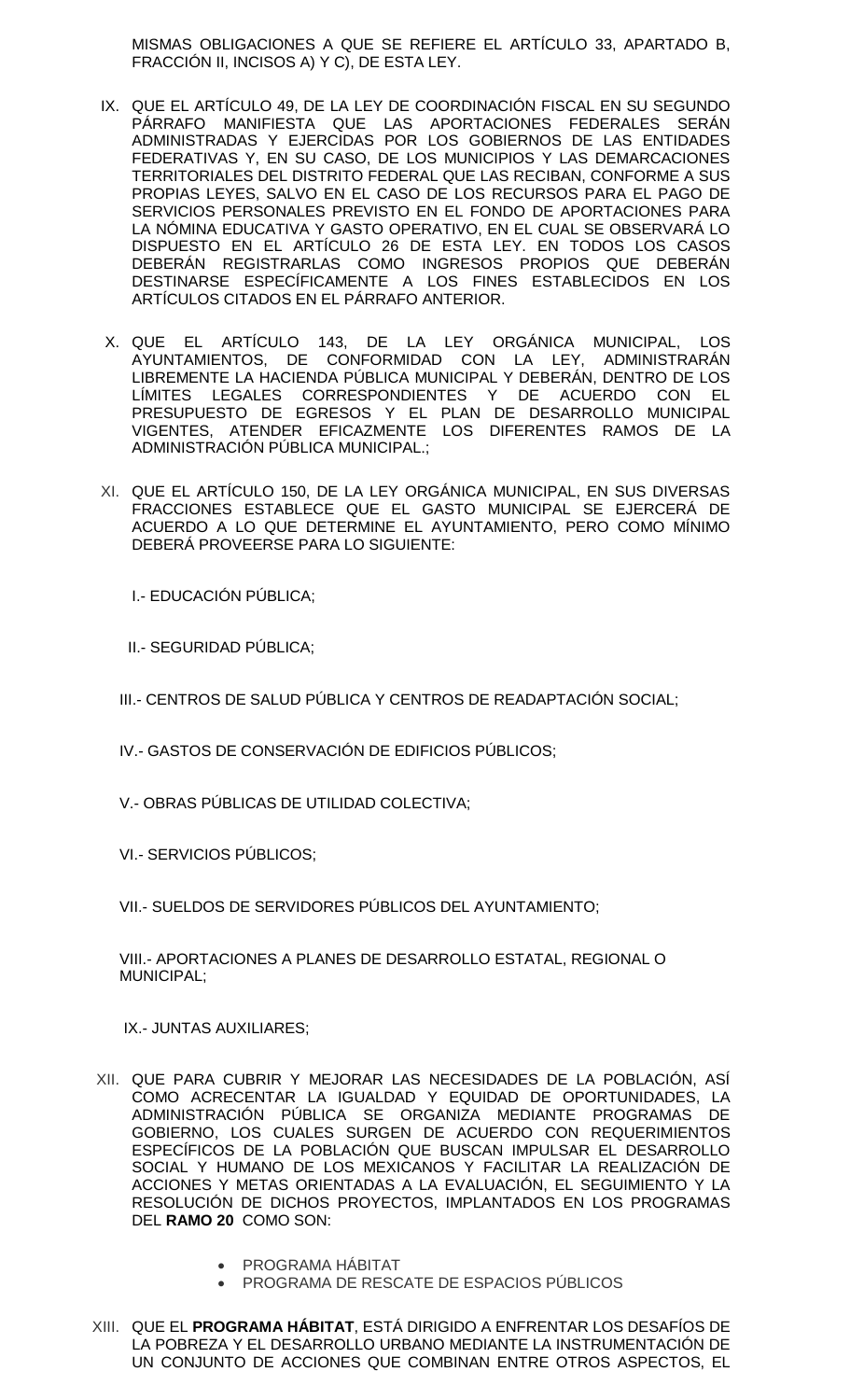MEJORAMIENTO DE LA INFRAESTRUCTURA Y EQUIPAMIENTO DE LAS ZONAS URBANO-MARGINADAS SELECCIONADAS CON LA ENTREGA DE SERVICIOS SOCIALES Y ACCIONES DE DESARROLLO COMUNITARIO.

- XIV. QUE MEDIANTE EL PROGRAMA HÁBITAT SE BUSCA ASEGURAR LA CONCURRENCIA Y LA INTEGRIDAD DE LOS ESFUERZOS DIRIGIDOS A APOYAR A LA POBLACIÓN EN SITUACIÓN DE POBREZA PATRIMONIAL QUE RESIDE EN LA CIUDAD.
- XV. LA SEDESOL HA INSTRUMENTADO, COMO PARTE DE LA ESTRATEGIA DE COMBATE A LA POBREZA URBANA, EL **PROGRAMA DE RESCATE DE ESPACIOS PÚBLICOS**, QUE BUSCA DIGNIFICAR ÁREAS MARGINADAS Y ESPACIOS COMUNITARIOS, INCIDIENDO POSITIVAMENTE EN AQUELLOS PROBLEMAS SOCIALES QUE AFECTAN LA SEGURIDAD DE LAS COMUNIDADES. ESTE PROGRAMA BUSCA LA PROTECCIÓN, CONSERVACIÓN Y APROVECHAMIENTO DE LOS ESPACIOS PÚBLICOS DE LAS CIUDADES, ENTENDIDOS COMO TODAS AQUELLAS ÁREAS DE SERVICIOS Y USO COMÚN: PLAZAS, ALAMEDAS, ÁREAS VERDES, PARQUES, JARDINES, ESPACIOS DEPORTIVOS Y CULTURALES, CAMELLONES, CENTROS DE CIUDAD, BOSQUES Y LAGOS, ENTRE OTROS. CON LA RECUPERACIÓN DE ESTOS ESPACIOS Y LA REORIENTACIÓN DE SU USO, SE DISMINUYE LA VULNERABILIDAD DE LOS SECTORES EN POBREZA URBANA ANTE LA EXCLUSIÓN SOCIAL, COADYUVANDO, A LA VEZ, AL MEJORAMIENTO DE LA CALIDAD DE VIDA MEDIANTE EL FORTALECIMIENTO DE LA SEGURIDAD Y LA EQUIDAD SOCIAL. DE IGUAL FORMA, LAS APORTACIONES SE DARÁN POR MEDIO DE LOS TRES NIVELES DE GOBIERNO.
- XVI. EL PROGRAMA DE ASIGNACIÓN DE RECURSOS DERIVADOS DEL PAGO DE DERECHOS DE AGUA (PRODDER) SE CREÓ EN EL AÑO 2002 CON EL OBJETIVO DE COADYUVAR A LA REALIZACIÓN DE ACCIONES DE MEJORAMIENTO DE EFICIENCIA Y DE INFRAESTRUCTURA DE AGUA POTABLE, ALCANTARILLADO Y TRATAMIENTO DE AGUAS RESIDUALES EN MUNICIPIOS, MEDIANTE LA ASIGNACIÓN DE RECURSOS A LOS PRESTADORES DE LOS SERVICIOS DE AGUA POTABLE Y SANEAMIENTO DE LOS INGRESOS FEDERALES QUE SE OBTENGAN POR LA RECAUDACIÓN DE LOS DERECHOS POR LA EXPLOTACIÓN, USO O APROVECHAMIENTO DE AGUAS NACIONALES.
- XVII. EL CONSEJO NACIONAL PARA LA CULTURA Y LAS ARTES (CONACULTA) FUE CREADO CON EL FIN DE COORDINAR LAS POLÍTICAS, ORGANISMOS Y DEPENDENCIAS TANTO DE CARÁCTER CULTURAL COMO ARTÍSTICO. ENTRE LOS MOTIVOS QUE GENERARON SU FUNDACIÓN SE ENCUENTRAN SU PAPEL EN EL ESTÍMULO Y FOMENTO DE LA CREACIÓN TANTO ARTÍSTICA COMO CULTURAL, GARANTIZANDO LA PLENA LIBERTAD DE LOS CREADORES. DE LA MISMA FORMA SE RECONOCIÓ QUE DEBE ALENTAR LAS EXPRESIONES DE DISTINTAS REGIONES Y GRUPOS SOCIALES DEL PAÍS PARA ASÍ PROMOVER, PRESERVAR Y ENRIQUECER LOS BIENES ARTÍSTICOS, CULTURALES Y **PATRIMONIOS HISTÓRICOS** CON LOS QUE CUENTA LA NACIÓN.
- XVIII. LA COMISIÓN NACIONAL DE CULTURA FÍSICA Y DEPORTE (CONADE), EN EL ÁMBITO DE LA INFRAESTRUCTURA DEPORTIVA, APOYA ACCIONES DE OBRA Y EQUIPAMIENTO, TANTO EN ENTIDADES FEDERATIVAS COMO EN MUNICIPIOS Y DEMARCACIONES TERRITORIALES DEL DISTRITO FEDERAL, CON BASE EN LOS CRITERIOS ESTABLECIDOS EN EL PROYECTO DE INFRAESTRUCTURA DEPORTIVA A FIN DE CREAR, AMPLIAR Y MEJORAR LOS ESPACIOS PARA LA PRÁCTICA DEL DEPORTE MASIVO Y EL DE ALTO NIVEL COMPETITIVO, AL IGUAL QUE FAVORECER EL FOMENTO DE LA ACTIVIDAD FÍSICA EN PRO DE LA POBLACIÓN MEXICANA.
- XIX. DE IGUAL FORMA SE INCLUYEN OBRAS QUE SE REALIZARÁN MEDIANTE EL **PROGRAMA DIRECTO**, EL AYUNTAMIENTO A TRAVÉS DE LA DIRECCIÓN DE OBRAS PÚBLICAS PODRÁ REALIZAR TRABAJOS, YA QUE POSEE LA CAPACIDAD TÉCNICA, ECONÓMICA Y LOS ELEMENTOS NECESARIOS PARA LA EJECUCIÓN DE LAS MISMAS.
- XX. QUE A FIN DE FAVORECER UNA POSIBLE COLABORACIÓN EN ESTA MATERIA, ENTRE LOS DIFERENTES NIVELES DE GOBIERNO, EL ARTICULO 116, CONSTITUCIONAL PROVEE LA POSIBILIDAD DE CELEBRAR CONVENIOS ENTRE LA FEDERACIÓN Y LOS ESTADOS Y DE ESTOS CON SUS MUNICIPIOS, A EFECTO DE QUE LOS DOS ÚLTIMOS PUEDAN ASUMIR LA PRESTACIÓN DE SERVICIOS PÚBLICOS, CUANDO EL DESARROLLO ECONÓMICO Y SOCIAL ASÍ LO HAGA NECESARIO.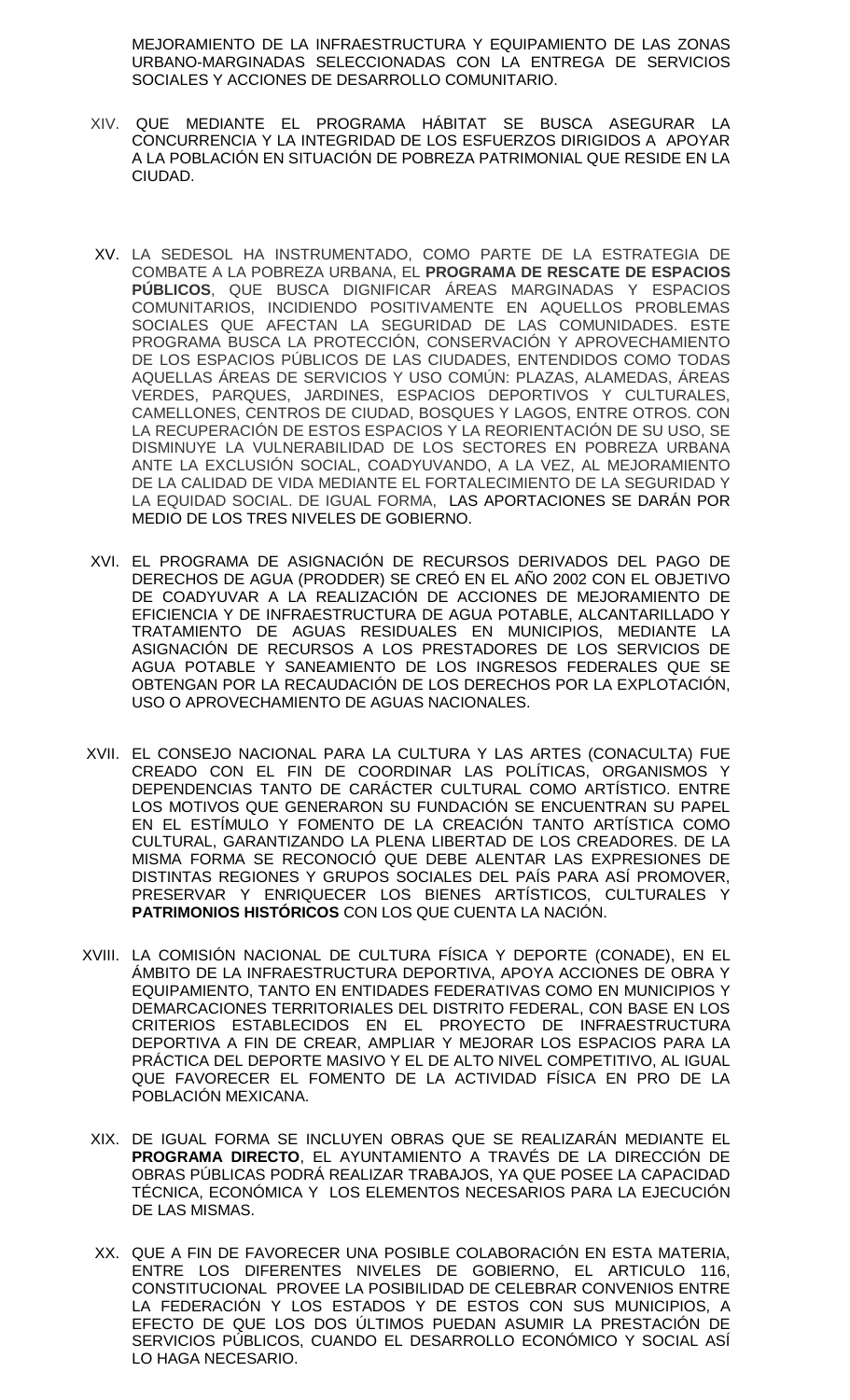- XXI. EL ANÁLISIS, LA PRIORIZACIÓN Y LOS DEMÁS ELEMENTOS SELECCIONADOS DE OBRAS Y ACCIONES FUERON REALIZADAS DE ACUERDO CON LOS SIGUIENTES CRITERIOS:
	- 1. QUE LAS OBRAS SOLICITADAS SE ENCUENTREN DENTRO DEL POLÍGONO QUE DELIMITA EL ÁREA URBANA INDICADA EN EL PROGRAMA DE DESARROLLO URBANO DE LA CIUDAD DE TEHUACÁN, INDICADO EN LAS DIFERENTES ETAPAS DE CRECIMIENTO.
	- 2. QUE DONDE SE SOLICITE LA OBRA SEA UNA COLONIA REGULAR, SIN PROBLEMAS DE USO DE SUELO Y AFECTACIONES POR VIALIDADES, USOS DESTINOS O RESERVAS INDICADAS EN EL PROGRAMA DE DESARROLLO URBANO DE LA CIUDAD DE TEHUACÁN.
	- 3. QUE LA OBRA SE SITUÉ EN UNA ZONA EN DENSIDAD SUFICIENTE PARA OBTENER EL MAYOR NÚMERO DE POBLACIÓN BENEFICIADA.
	- 4. QUE LOS SOLICITANTES ESTÉN CONSTITUIDOS EN UN COMITÉ DE OBRA VECINAL QUE SE RESPONSABILICE DEL SEGUIMIENTO QUE DEBERÁ LLEVAR, ASÍ COMO DE LAS APORTACIONES DE BENEFICIARIOS.
	- 5. QUE LA LOCALIZACIÓN DE LAS OBRAS SE HAGA DE TAL MANERA QUE EQUILIBRE LA DISTRIBUCIÓN DE LAS MISMAS EN EL TERRITORIO MUNICIPAL ES DECIR SE REPARTIRÁN OBRAS EN LA CIUDAD Y TAMBIÉN EN LOS PUEBLOS Y LOCALIDADES QUE INTEGRAN EL MISMO.
	- 6. QUE SE TOME EN CUENTA LAS DEMANDAS DE LA ENTIDAD DE LA POBLACIÓN.
	- 7. QUE LAS OBRAS Y ACCIONES SE ENCUENTREN DENTRO DE LAS HIPÓTESIS PREVISTAS POR LA LEY DE COORDINACIÓN FISCAL.
- XXII. QUE LA DIRECCIÓN GENERAL DE OBRAS PÚBLICAS ES LA DEPENDENCIA ENCARGADA DE LA APLICACIÓN DE LOS RECURSOS DEL RAMO 33, RAMO 20, PRODDER, SUBSEMUN, CONACULTA, CONADE, Y DEL PROGRAMA DIRECTO, ESPECÍFICAMENTE SE ENCARGARÁ DE LA INTEGRACIÓN DE LOS EXPEDIENTES TÉCNICOS DE OBRAS SOLICITADAS PARA LOS SECTORES DEL MUNICIPIO QUE SE ENCUENTREN EN REZAGO SOCIAL Y EXTREMA POBREZA; LA CONTRATACIÓN DE LAS MENCIONADAS OBRAS LA SUPERVISIÓN DE LOS TRABAJOS CONTRATADOS Y LA COMPROBACIÓN DE LAS OBRAS REFERIDAS.
- XXIII. QUE LOS INTEGRANTES DE LA COMISIÓN SUSCRITA TENEMOS A BIEN PRESENTAR ESTE DICTAMEN, EN VIRTUD DE QUE SE HAN REALIZADO LOS ESTUDIOS CORRESPONDIENTES AL ANÁLISIS, Y ACCIONES QUE SERÁN OBJETO DE **"LISTADO REPRIORIZADO DE OBRAS 2015"** QUE SERÁN FINANCIADAS CON RECURSOS PROVENIENTES DEL RAMO 33 (FONDO DE APORTACIONES FEDERALES)**;** RECURSOS DEL RAMO 20; PROGRAMA DE ASIGNACIÓN DE RECURSOS DERIVADOS DEL PAGO DE DERECHOS DE AGUA (PRODDER), SUBSIDIO PARA LA SEGURIDAD PÚBLICA DE LOS MUNICIPIOS (SUBSEMUN), CONSEJO NACIONAL PARA LA CULTURA Y LAS ARTES (CONACULTA), COMISIÓN NACIONAL DE CULTURA FÍSICA Y DEPORTE (CONADE), DEL PRESUPUESTO DE EGRESOS DE LA FEDERACIÓN PARA EL EJERCICIO FISCAL DE 2015 Y CON LOS RECURSOS PROPIOS DEL HONORABLE AYUNTAMIENTO (PROGRAMA DIRECTO) CONSTITUIDOS A FAVOR DE ESTE MUNICIPIO DE TEHUACÁN.
- XXIV. QUE DEBIDO A LA IMPORTANCIA Y CON EL OBJETIVO DE PERFECCIONAR LOS MECANISMOS TENDIENTES A PROPORCIONAR CADA VEZ MÁS Y MEJORES SERVICIOS PÚBLICOS A LA CIUDADANÍA, SE REQUIERE MAYOR Y MEJOR EQUIPO DE TRABAJO, ASÍ COMO CUBRIR LAS OBLIGACIONES FINANCIERAS Y APORTACIONES A ORGANISMOS DESCENTRALIZADOS QUE EL MUNICIPIO REQUIERA PARA UN MEJOR SERVICIO E IMAGEN A LA CIUDAD.
- XXV. QUE DEBIDO A LA IMPORTANCIA EN LA REALIZACIÓN DE LAS OBRAS QUE SE PROPONEN, SE HACE NECESARIO IMPLEMENTAR LA APORTACIÓN DE LOS BENEFICIARIOS PARA EL OBJETO DE APLICARLO EN LA OPTIMIZACIÓN DE LA REALIZACIÓN DE OBRAS Y ACCIONES QUE SE AUTORICEN; Y
- XXVI. QUE PARA EL OBJETO DE ELABORACIÓN DE EXPEDIENTES TÉCNICOS, SUPERVISIÓN, CONTROL DE OBRA, COMPROBACIÓN Y OTROS GASTOS INDISPENSABLES PARA LA OPERATIVIDAD, EJERCICIO Y APLICACIÓN DE LAS OBRAS Y ACCIONES QUE SE AUTORICEN Y FINANCIEN CON LOS FONDOS FEDERALES A QUE HACEMOS REFERENCIA, REQUIERE DE IMPORTES PARA LA REALIZACIÓN DE GASTOS INDIRECTOS.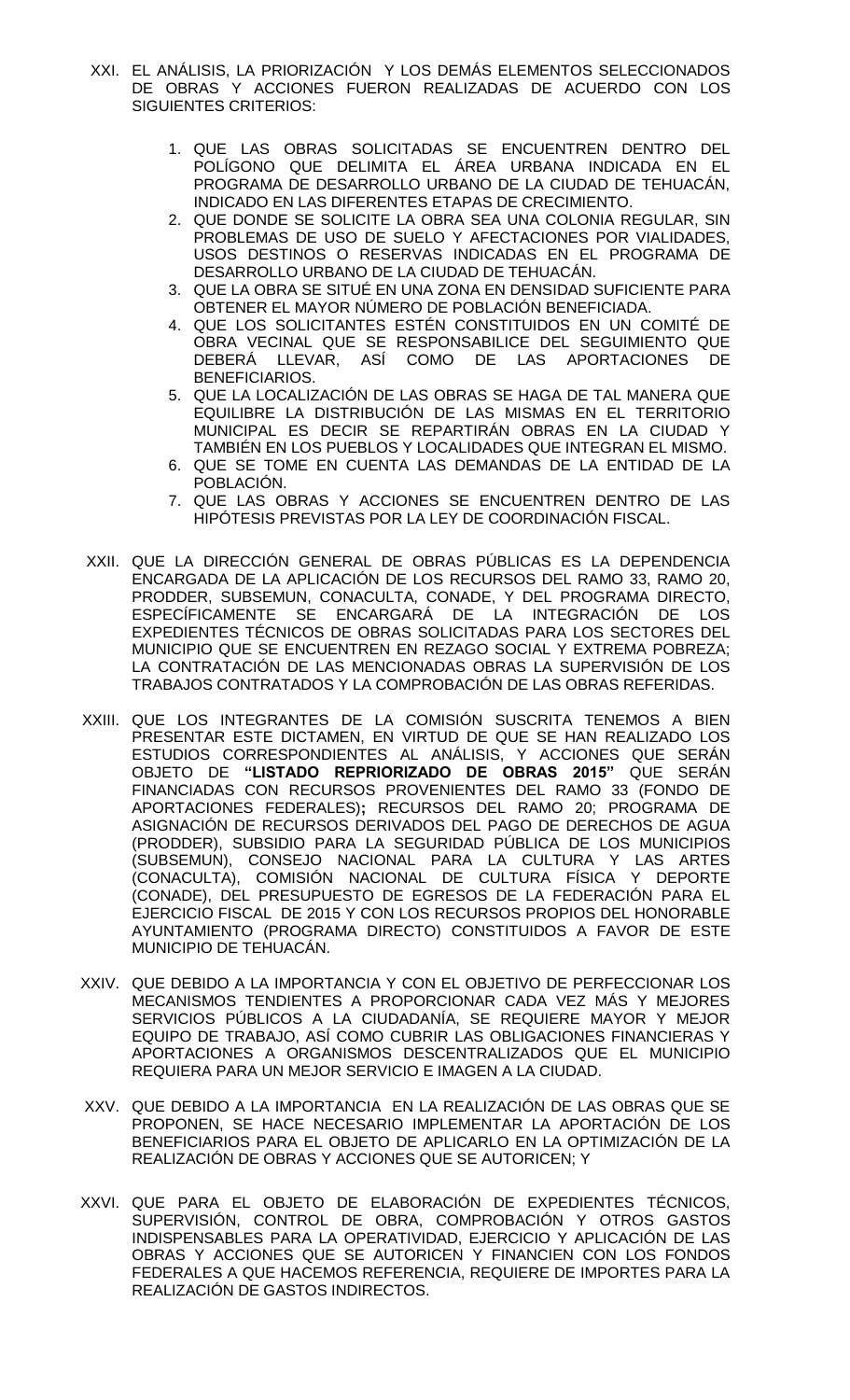POR LO EXPUESTO Y FUNDADO EN LOS CONSIDERADOS QUE ANTECEDEN Y EN USO DE LAS FACULTADES CONFERIDAS LOS MIEMBROS INTEGRANTES DE LAS COMISIONES QUE SUSCRIBEN PRESENTAN A ESTE HONORABLE CABILDO EL SIGUIENTE:

## **D I C T A M E N**

1.- SE AUTORICE Y APRUEBE EL LISTADO DE OBRAS DE MAYOR CONSIDERACIÓN SOLICITADAS A LA FECHA QUE PRESENTA LA COMISIÓN SUSCRITA LAS CUALES SERÁN FINANCIADAS CON LOS FONDOS FEDERALES DEL RAMO 33; RECURSOS DEL RAMO 20; PROGRAMA DE ASIGNACIÓN DE RECURSOS DERIVADOS DEL PAGO DE DERECHOS DE AGUA (PRODDER), SUBSIDIO PARA LA SEGURIDAD PÚBLICA DE LOS MUNICIPIOS (SUBSEMUN), CONSEJO NACIONAL PARA LA CULTURA Y LAS ARTES (CONACULTA), COMISIÓN NACIONAL DE CULTURA FÍSICA Y DEPORTE (CONADE), TODOS ELLOS DEL PRESUPUESTO DE EGRESOS DE LA FEDERACIÓN PARA EL EJERCICIO FISCAL DE 2015 Y CON LOS RECURSOS PROPIOS DEL HONORABLE AYUNTAMIENTO (PROGRAMA DIRECTO), ORDENÁNDOLAS SEGÚN PRIORIDAD EN QUE SE ATENDERÁN COMO SE CONSIGNA EN EL DOCUMENTO DENOMINADO "**LISTADO REPRIORIZADO DE OBRAS 2015",** MISMO QUE SE ANEXA.

2.- SE AUTORICE Y APRUEBE EL PAGO DE LAS OBLIGACIONES FINANCIERAS, TALES COMO: PAGO DE PRESTACIONES PARA ELEMENTOS DE SEGURIDAD PÚBLICA MUNICIPAL Y APORTACIONES A ORGANISMOS DESCENTRALIZADOS COMO SON: PAGO A COMISIÓN FEDERAL DE ELECTRICIDAD POR CONCEPTO DE ALUMBRADO PÚBLICO, APORTACIÓN AL CERESO DE TEHUACÁN, Y PAGO A COMISIÓN NACIONAL DEL AGUA POR CONCEPTO DE PAGO DE DERECHOS POR EXPLOTACIÓN Y USO DE AGUAS NACIONALES, LOS CUALES SERÁN CUBIERTOS CON EL MONTO ASIGNADO POR EL FONDO FEDERAL DEL RAMO 33, ESPECÍFICAMENTE EN EL FONDO DE APORTACIONES PARA EL FORTALECIMIENTO DE LOS MUNICIPIOS (FORTAMUN) DEL PRESUPUESTO DE EGRESOS DE LA FEDERACIÓN PARA EL EJERCICIO FISCAL 2015.

3.- SE AUTORICE Y APRUEBE EL PORCENTAJE CORRESPONDIENTE POR CONCEPTO DE GASTOS INDIRECTOS, EVALUACION DE ESTUDIO COSTO BENEFICIO EN OBRAS DE ALTO IMPACTO, ADQUISICIONES PARA SEGURIDAD PUBLICA, ASI COMO LOS ESTUDIOS INHERENTES TALES COMO ESTUDIOS DE GEOTECNIA, DISEÑO DE PAVIMENTOS, MECANICA DE SUELOS E IMPACTO AMBIENTAL EN LA CABECERA MUNICIPAL Y JUNTAS AUXILIARES, EL CUAL SERA HASTA EL 3% DEL MONTO ASIGNADO A OBRAS DE LOS FONDOS FEDERALES DEL RAMO 33 DEL PRESUPUESTO DE EGRESOS DE LA FEDERACION PARA EL EJERCICIO FISCAL 2015.- **A T E N T A M E N T E.- COMISIÓN DE DESARROLLO URBANO Y OBRAS PÚBLICAS.-** C. JUAN ALVAREZ CAMPOS.- PRESIDENTE.- C. NORMA LILIANA FLORES MENDEZ.- MIEMBRO INTEGRANTE.- C. JESUS AMADOR HERNÀNDEZ MARTINEZ.- MIEMBRO INTEGRANTE.- C. GLADYS GUADALUPE MARTINEZ GONZALES.- MIEMBRO INTEGRANTE .- C. CLAUDIA OROZCO LOPEZ.- MIEMBRO INTEGRANTE.- C. PIOQUINTO APOLINAR LEYVA.- MIEMBRO INTEGRANTE.- FIRMAS ILEGIBLES".

### **DESPUÉS DE LA LECTURA DEL DICTAMEN SURGEN LOS SIGUIENTES COMENTARIOS:**

LA SRA. PRESIDENTA ERNESTINA FERNÁNDEZ MÉNDEZ, COMENTA QUE YA SE LE DIO PRIORIDAD A LAS QUE YA TENEMOS DENTRO DE LA LISTA DE REPRIORIZACION DE OBRAS, Y SE ENFOCARON MÁS A LAS 12 JUNTAS AUXILIARES.

REGIDOR JUAN ÁLVAREZ CAMPOS: EL MEJOR ANÁLISIS VA HECHO POR LA SRA. PRESIDENTA.

REGIDOR JOSÉ BERNARDO POZOS GUTIÉRREZ: SU PREGUNTA ES QUE SI EL VISTO BUENO DE LA SRA. YA ESTÁ, ENTONCES ELLOS YA NO PUEDEN DECIR NADA.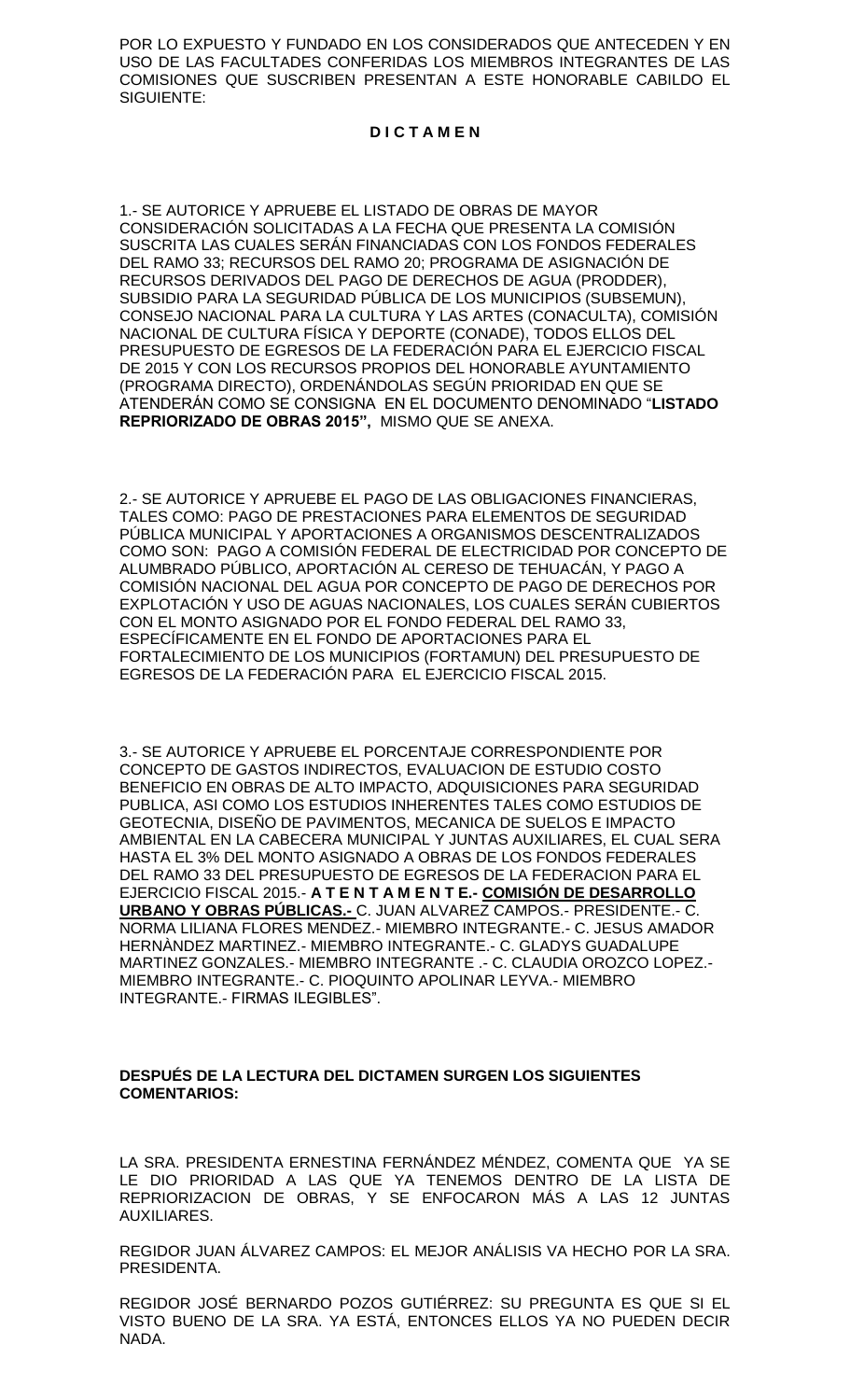LA SRA. PRESIDENTA ERNESTINA FERNÁNDEZ MÉNDEZ, COMENTA QUE TUVO UNA PLÁTICA CON LOS PRESIDENTES AUXILIARES Y ELLOS ESPECIFICARON QUE OBRA ERA PRIORIDAD PARA ELLOS.

EL REGIDOR JOSÉ BERNARDO POZOS GUTIÉRREZ, MANIFIESTA QUE LE GUSTARÍA PARTICIPAR EN LA COMISIÓN PARA ESTAR MÁS ENTERADO DE TODO ESTO.

EL LIC. JOSÉ HONORIO PACHECO FLORES, MANIFIESTA: COMO COMENTO LA SRA. PRESIDENTA LA PRIORIDAD ES PARA LAS COLONIAS Y JUNTAS AUXILIARES, EN TOTAL SON 624 REPRIORIZACIONES.

EL LIC. MIGUEL ÁNGEL ROMERO CALDERON: FELICITA A LA SRA. PRESIENTA.

EL REGIDOR AMBROSIO LINARES AMAYO: SOLICITA EL APOYO DE OBRAS PARA LAS ÁREAS QUE LO NECESITAN.

EL REGIDOR JUAN ÁLVAREZ CAMPOS: EN TODAS LAS ÁREAS HAY SITUACIONES QUE SE QUEDAN EN EL OLVIDO, PIDE QUE SE PLATIQUE PARA CHECAR QUE SE PUEDE REALIZAR.

LA REGIDORA MARTHA GARCÍA DE LA CADENA ROMERO, PREGUNTA CUANTAS OBRAS FUERON EN EL AÑO 2014.

EL REGIDOR JUAN ÁLVAREZ CAMPOS CONTESTA QUE 374.

SEÑORA PRESIDENTA, REGIDORES Y SINDICO MUNICIPAL, EN VOTACIÓN SE LES CONSULTA SI SE APRUEBA LA PROPUESTA PRESENTADA EN CUESTIÓN, LOS QUE ESTÉN POR LA AFIRMATIVA SÍRVANSE MANIFESTARLO LEVANTANDO LA MANO.

HABIÉNDOSE ANALIZADO AMPLIAMENTE EL CONTENIDO DEL DICTAMEN DE REFERENCIA, POR UNANIMIDAD DE VOTOS A FAVOR POR PARTE DE LOS INTEGRANTES DEL HONORABLE CABILDO, SE DETERMINA EL SIGUIENTE:

# **A C U E R D O**

1.- SE AUTORIZA Y APRUEBA EL LISTADO DE OBRAS DE MAYOR CONSIDERACIÓN SOLICITADAS A LA FECHA QUE PRESENTA LA COMISIÓN SUSCRITA LAS CUALES SERÁN FINANCIADAS CON LOS FONDOS FEDERALES DEL RAMO 33; RECURSOS DEL RAMO 20; PROGRAMA DE ASIGNACIÓN DE RECURSOS DERIVADOS DEL PAGO DE DERECHOS DE AGUA (PRODDER), SUBSIDIO PARA LA SEGURIDAD PÚBLICA DE LOS MUNICIPIOS (SUBSEMUN), CONSEJO NACIONAL PARA LA CULTURA Y LAS ARTES (CONACULTA), COMISIÓN NACIONAL DE CULTURA FÍSICA Y DEPORTE (CONADE), TODOS ELLOS DEL PRESUPUESTO DE EGRESOS DE LA FEDERACIÓN PARA EL EJERCICIO FISCAL DE 2015 Y CON LOS RECURSOS PROPIOS DEL HONORABLE AYUNTAMIENTO (PROGRAMA DIRECTO), ORDENÁNDOLAS SEGÚN PRIORIDAD EN QUE SE ATENDERÁN COMO SE CONSIGNA EN EL DOCUMENTO DENOMINADO "**LISTADO REPRIORIZADO DE OBRAS 2015",** MISMO QUE SE ANEXA Y PASA A FORMAR PARTE DEL PRESENTE ACUERDO.

2.- SE AUTORIZA Y APRUEBA EL PAGO DE LAS OBLIGACIONES FINANCIERAS, TALES COMO: PAGO DE PRESTACIONES PARA ELEMENTOS DE SEGURIDAD PÚBLICA MUNICIPAL Y APORTACIONES A ORGANISMOS DESCENTRALIZADOS COMO SON: PAGO A COMISIÓN FEDERAL DE ELECTRICIDAD POR CONCEPTO DE ALUMBRADO PÚBLICO, APORTACIÓN AL CERESO DE TEHUACÁN, Y PAGO A COMISIÓN NACIONAL DEL AGUA POR CONCEPTO DE PAGO DE DERECHOS POR EXPLOTACIÓN Y USO DE AGUAS NACIONALES, LOS CUALES SERÁN CUBIERTOS CON EL MONTO ASIGNADO POR EL FONDO FEDERAL DEL RAMO 33, ESPECÍFICAMENTE EN EL FONDO DE APORTACIONES PARA EL FORTALECIMIENTO DE LOS MUNICIPIOS (FORTAMUN) DEL PRESUPUESTO DE EGRESOS DE LA FEDERACIÓN PARA EL EJERCICIO FISCAL 2015.

3.- SE AUTORIZA Y APRUEBA EL PORCENTAJE CORRESPONDIENTE POR CONCEPTO DE GASTOS INDIRECTOS, EVALUACION DE ESTUDIO COSTO BENEFICIO EN OBRAS DE ALTO IMPACTO, ADQUISICIONES PARA SEGURIDAD PUBLICA, ASI COMO LOS ESTUDIOS INHERENTES TALES COMO ESTUDIOS DE GEOTECNIA, DISEÑO DE PAVIMENTOS, MECANICA DE SUELOS E IMPACTO AMBIENTAL EN LA CABECERA MUNICIPAL Y JUNTAS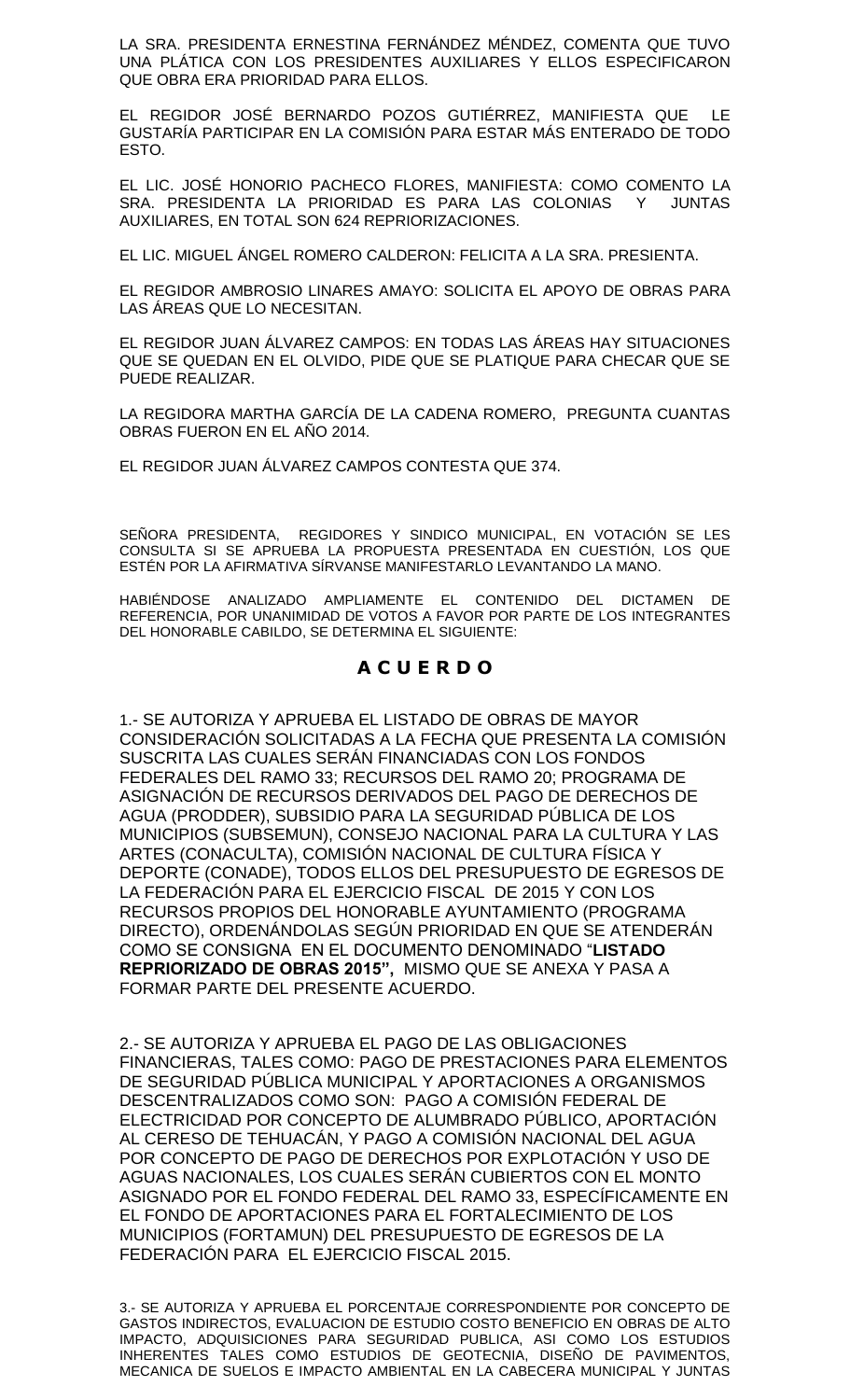AUXILIARES, EL CUAL SERA HASTA EL 3% DEL MONTO ASIGNADO A OBRAS DE LOS FONDOS FEDERALES DEL RAMO 33 DEL PRESUPUESTO DE EGRESOS DE LA FEDERACION PARA EL EJERCICIO FISCAL 2015.

LO ANTERIORMENTE CON FUNDAMENTO EN LOS INSTRUMENTOS LEGALES INVOCADOS EN EL DICTAMEN DE REFERENCIA.

**COMISIÓN DE OBRAS PÚBLICAS Y DESARROLLO URBANO.-** ANÁLISIS, DISCUSIÓN Y EN SU CASO APROBACIÓN DEL DICTAMEN MEDIANTE EL CUAL SE DETERMINA: **LA TRANSFERENCIA DE RECURSOS PARA EL PAGO DE LA ELABORACIÓN DE MANIFIESTO DE IMPACTO AMBIENTAL (MIA) DE LA CONSTRUCCIÓN DE ADOQUINAMIENTO Y OBRAS COMPLEMENTARIAS EN EL MUNICIPIO DE TEHUACÁN Y AMPLIACIÓN DE DRENAJE Y ALCANTARILLADO SANITARIO, ASÍ COMO EL DE CONSTRUCCIÓN DEL SISTEMA DE AGUA POTABLE EN VARIAS COLONIAS DEL MUNICIPIO DE TEHUACÁN.**

SEÑOR REGIDOR TIENE USTED EL USO DE LA PALABRA.

EL REGIDOR JUAN ÁLVAREZ CAMPOS, PROCEDE A DAR LECTURA AL DICTAMEN CORRESPONDIENTE, MISMO QUE A LA LETRA DICE:

#### TEHUACÁN, PUEBLA; 10 DE ABRIL DE 2015.

#### **"…HONORABLE CABILDO:**

LOS SUSCRITOS C. JUAN ÁLVAREZ CAMPOS, PRESIDENTE DE LA COMISIÓN; C. NORMA LILIANA FLORES MÉNDEZ, JESÚS AMADOR HERNÁNDEZ MARTÍNEZ, GLADYS GUADALUPE MARTÍNEZ GONZÁLEZ, CLAUDIA OROZCO LÓPEZ Y PIOQUINTO APOLINAR LEYVA, MIEMBROS INTEGRANTES DE LA **COMISIÓN DE DESARROLLO URBANO Y OBRAS PUBLICAS**; DEL HONORABLE AYUNTAMIENTO DEL MUNICIPIO DE TEHUACÁN, PUEBLA; EN USO DE LAS FACULTADES QUE NOS CONFIERE EL ARTÍCULO 78 FRACCIÓN V, DE LA LEY ORGÁNICA MUNICIPAL, SOMETEMOS A LA CONSIDERACIÓN DE ESTE HONORABLE CUERPO COLEGIADO EL PRESENTE DICTAMEN MEDIANTE EL CUAL SE DETERMINA**:** LA TRANSFERENCIA DE RECURSOS PARA EL PAGO DE LA ELABORACIÓN DE MANIFIESTO DE IMPACTO AMBIENTAL (MIA) DE LA CONSTRUCCIÓN DE ADOQUINAMIENTO Y OBRAS COMPLEMENTARIAS EN EL MUNICIPIO DE TEHUACÁN Y AMPLIACIÓN DE DRENAJE Y ALCANTARILLADO SANITARIO, ASÍ COMO EL DE CONSTRUCCIÓN DEL SISTEMA DE AGUA POTABLE EN VARIAS COLONIAS DEL MUNICIPIO DE TEHUACÁN:

#### **C O N S I D E R A N D O**

**I.-** QUE EL PÁRRAFO PRIMERO DE LA FRACCIÓN II DEL ARTÍCULO 115, DE LA CONSTITUCIÓN POLÍTICA DE LOS ESTADOS UNIDOS MEXICANOS DETERMINA, QUE LOS AYUNTAMIENTOS TENDRÁN FACULTADES PARA APROBAR, DE ACUERDO CON LAS LEYES EN MATERIA MUNICIPAL QUE DEBERÁN EXPEDIR LAS LEGISLATURAS DE LOS ESTADOS, LOS BANDOS DE POLICÍA Y BUEN GOBIERNO, LOS REGLAMENTOS, CIRCULARES Y DISPOSICIONES ADMINISTRATIVAS DE OBSERVANCIA GENERAL, DENTRO DE SUS RESPECTIVAS JURISDICCIONES QUE ORGANICEN LA ADMINISTRACIÓN PÚBLICA MUNICIPAL, REGULEN LAS MATERIAS, PROCEDIMIENTOS, FUNCIONES, SERVICIOS PÚBLICOS DE SU COMPETENCIA Y ASEGUREN LA PARTICIPACIÓN CIUDADANA; MISMA DISPOSICIÓN QUE ES TRASLADADA A LA FRACCIÓN III DEL ARTÍCULO 105, DE LA CONSTITUCIÓN POLÍTICA DEL ESTADO LIBRE Y SOBERANO DE PUEBLA;

**II.-** QUE LA FRACCIÓN IV DEL ARTÍCULO 78, DE LA LEY ORGÁNICA MUNICIPAL, DETERMINA QUE SON ATRIBUCIONES DE LOS AYUNTAMIENTOS EXPEDIR BANDOS DE<br>POLICÍA Y GOBIERNO, REGLAMENTOS, CIRCULARES Y DISPOSICIONES POLICÍA Y GOBIERNO, REGLAMENTOS, CIRCULARES Y DISPOSICIONES ADMINISTRATIVAS DE OBSERVANCIA GENERAL, REFERENTES A SU ORGANIZACIÓN, FUNCIONAMIENTO, SERVICIOS PÚBLICOS QUE DEBAN PRESTAR Y DEMÁS ASUNTOS DE SU COMPETENCIA, SUJETÁNDOSE A LAS BASES NORMATIVAS ESTABLECIDAS POR LA CONSTITUCIÓN POLÍTICA DEL ESTADO LIBRE Y SOBERANO DE PUEBLA, VIGILANDO SU OBSERVANCIA Y APLICACIÓN;

**III.-** QUE LA FRACCIÓN XVIII DEL ARTÍCULO REFERIDO EN EL CONSIDERANDO ANTERIOR, DISPONE QUE SON ATRIBUCIONES DEL AYUNTAMIENTO PROMOVER CUANTO ESTIME CONVENIENTE PARA EL PROGRESO ECONÓMICO, SOCIAL Y CULTURAL DEL MUNICIPIO Y ACORDAR LA REALIZACIÓN DE OBRAS PÚBLICAS Y ACCIONES QUE FUEREN NECESARIAS;

**IV.-** QUE EL ARTÍCULO 89 DE LA LEY ORGÁNICA MUNICIPAL, DETERMINA QUE LAS MISMAS DISPOSICIONES SERÁN OBSERVADAS PARA EL CASO QUE SEA NECESARIO HACER UNA REFORMA O ADICIÓN A CUALQUIERA DE LOS ORDENAMIENTOS APROBADOS POR EL AYUNTAMIENTO RESPECTIVO;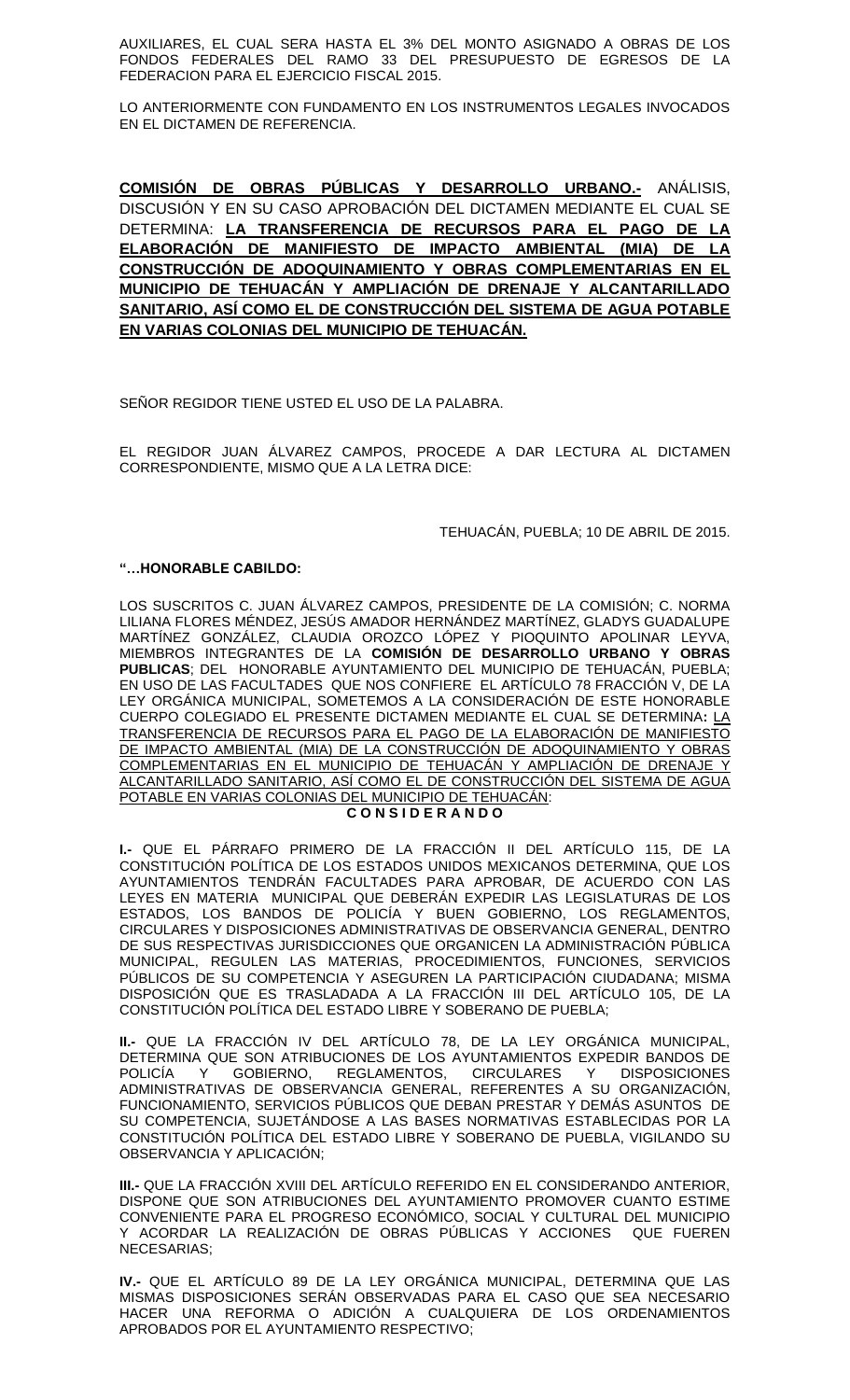**V.-** QUE EL ARTÍCULO 92 FRACCIÓN VII, DE LA LEY ANTERIORMENTE CITADA, FACULTA Y OBLIGA A LOS REGIDORES A FORMULAR AL AYUNTAMIENTO LAS PROPUESTAS DE ORDENAMIENTOS EN ASUNTOS MUNICIPALES Y PROMOVER TODO LO QUE CREAN CONVENIENTE AL BUEN SERVICIO PÚBLICO.

**VI.-** QUE EL ARTÍCULO 94, DE LA LEY ORGÁNICA ESTABLECE QUE EL AYUNTAMIENTO, PARA FACILITAR EL DESEMPEÑO DE LOS ASUNTOS QUE LE COMPETEN NOMBRARA COMISIONES PERMANENTES O TRANSITORIAS, QUE EXAMINEN E INSTRUYAN HASTA PONERLOS EN ESTADO DE RESOLUCIÓN;

**VII.-** QUE SE DEBE DAR ESTRICTO CUMPLIMIENTO AL ARTÍCULO 102 DE LA LEY ORGANICA MUNICIPAL. MISMO QUE EN PRIMER PARRAFO DICTA QUE LA PLANEACION MUNICIPAL ES OBLIGATORIA Y DEBE LLEVARSE A CABO COMO UN MEDIO PARA HACER EFICAZ EL DESEMPEÑO DE LAS RESPONSABILIDADES DE LOS AYUNTAMIENTOS, SUS DEPENDENCIAS Y SUS ENTIDADES ADMINISTRATIVAS EN RELACION CON EL DESARROLLO INTEGRAL DEL MUNICIPIO, DEBIENDO TENER EN TODO MOMENTO A LA CONSECUCION DE LOS FINES Y OBJETIVOS POLITICOS, SOCIALES, CULTURALES Y ECONOMICOS CONTENIDOS EN LAS LEYES VIGENTES, ASI COMO A SERVIR A LOS ALTOS INTERESES DE LA SOCIEDAD, CON BASE EN EL PRINCIPIO DE LA PARTICIPACION DEMOCRATICA DE LA SOCIEDAD.

**VIII.-** QUE DE ACUERDO A LA LEY PARA LA PROTECCIÓN DEL AMBIENTE NATURAL Y EL DESARROLLO SUSTENTABLE DEL ESTADO DE PUEBLA, EN SU SECCIÓN SEXTA DEL PROCEDIMIENTO DE EVALUACIÓN DEL IMPACTO Y RIESGO AMBIENTAL Y EN LOS ARTICULOS 37 DE LA MISMA LEY QUE A LA LETRA DESCRIBE QUE "LAS PERSONAS FÍSICAS O JURÍDICAS QUE PRETENDAN REALIZAR OBRAS PÚBLICAS O PRIVADAS, O SU AMPLIACIÓN, ASÍ COMO ACTIVIDADES QUE MODIFIQUEN EL AMBIENTE, DEBERÁN SUJETARSE AL PROCEDIMIENTO DE EVALUACIÓN DEL IMPACTO AMBIENTAL A FIN DE EVITAR O REDUCIR AL MÍNIMO SUS EFECTOS NEGATIVOS SOBRE EL AMBIENTE Y CONTAR, PREVIAMENTE A SU EJECUCIÓN U OPERACIÓN, CON LA AUTORIZACIÓN DE LA SECRETARÍA" Y EN DONDE EL ARTÍCULO 38 DE LA MISMA LEY DESCRIBE "LA SECRETARÍA EVALUARÁ EL IMPACTO AMBIENTAL Y, EN SU CASO, EL RIESGO AMBIENTAL DE LAS OBRAS Y ACTIVIDADES QUE NO SEAN COMPETENCIA DE LA FEDERACIÓN, PARTICULARMENTE LAS SIGUIENTES: OBRA PÚBLICA ESTATAL Y MUNICIPAL.

**IX.-** QUE DE ACUERDO A LOS LINEAMIENTOS QUE SOLICITAN LAS DEPENDENCIAS DE CONTROL TANTO MUNICIPALES, ESTATALES A SI COMO FEDERALES, ES UN REQUISITO INDISPENSABLE CONTAR CON LA ANUENCIA DE LA DEPENDENCIA NORMATIVA EN LO REFERENTE AL IMPACTO AMBIENTAL, DE NO ESTAR EN LOS SUPUESTOS QUE RESTRINGE LA MISMA LEY EN ESTA MATERIA Y QUE EL RESOLUTIVO DEBERA FORMAR PARTE DEL EXPEDIENTE UNITARIO DE CADA UNA DE LAS OBRAS U ACCIONES QUE LO AMERITEN SEGÚN LAS REGLAS Y LINEAMIETOS DE LA SECRETARIA A CARGO DE EMITIR DICHO RESOLUTIVO.

**X.-** QUE YA SE REALIZARON LAS SOLICITUDES CORRESPONDIENTES A LA DEPENDENCIA NORMATIVA REQUIRIENDO DICTAMEN DE EXCEPCION A LA MANIFESTACION EN MATERIA DE IMPACTO AMBIENTAL Y QUE YA NOS FUE REMITIDO, INDICANDANOS CUALES SI SE EXCENTAN, QUE ESTA SOLICITUD AL HONORABLE CABILDO SE REALIZA PARA LAS OBRAS QUE NO ESTAN EXCENTAS Y QUE REQUIEREN EL RESOLUTIVO CORRESPONDIENTE, QUE DE ACUERDO Y APEGADOS A LA NORMATIVA SE REALIZARON MANIFESTACIONES DE IMPACTO AMBIENTAL EN SU MODALIDAD DE REGIONAL PARA NO ENCARECER DICHO RESOLUTIVO.

CONCLUYENDO EN QUE ESTA COMISIÓN PROPONE AL HONORABLE CABILDO EL ANALISIS, DISCUSIÓN Y EN SU CASO APROBACION LA TRANSFERENCIA DE RECURSOS PARA EL PAGO DE LA ELABORACIÓN DE MANIFIESTO DE IMPACTO AMBIENTAL (MIA) DE LA CONSTRUCCIÓN DE ADOQUINAMIENTO Y OBRAS COMPLEMENTARIAS EN EL MUNICIPIO DE TEHUACÁN Y AMPLIACIÓN DE DRENAJE Y ALCANTARILLADO SANITARIO, ASÍ COMO EL DE CONSTRUCCIÓN DEL SISTEMA DE AGUA POTABLE EN VARIAS COLONIAS DEL MUNICIPIO DE TEHUACÁN, CON RECURSOS PROPIOS O PARTICIPACIONES MUNICIPALES Y SE ASIGNE COMO OBRA U ACCION EN LA PARTIDA 6000, 6100 Y 6122 PLANEACION PARA EL DESARROLLO REGIONAL.

QUE DE MANERA DESGLOSADA ES LA SIGUIENTE:

1 Elaboración de la manifestación de impacto ambiental modalidad regional del proyecto **"CONSTRUCCION DE ADOQUINAMIENTO Y OBRAS COMPLEMENTARIAS EN CALLES DEL MUNICIPIO DE TEHUACAN"** 

1 Elaboración de la manifestación de impacto ambiental modalidad regional del proyecto **"AMPLIACION DE DRENAJE Y ALCANTARILLADO SANITARIO, ASI COMO LA CONSTRUCCION DEL SISTEMA DE AGUA POTABLE EN VARIAS COLONIAS DEL MUNICIPIO DE TEHUACAN"** 

1 Pago por concepto por derechos de evaluación en materia de impacto ambiental del proyecto **"CONSTRUCCION DE ADOQUINAMIENTO Y OBRAS COMPLEMENTARIAS EN CALLES DEL MUNICIPIO DE TEHUACAN"** 

1 Pago por concepto de derechos de evaluación en materia de impacto ambiental del proyecto **"AMPLIACION DE DRENAJE Y ALCANTARILLADO SANITARIO, ASI COMO LA CONSTRUCCION DEL SISTEMA DE AGUA POTABLE EN VARIAS COLONIAS DEL MUNICIPIO DE TEHUACAN"**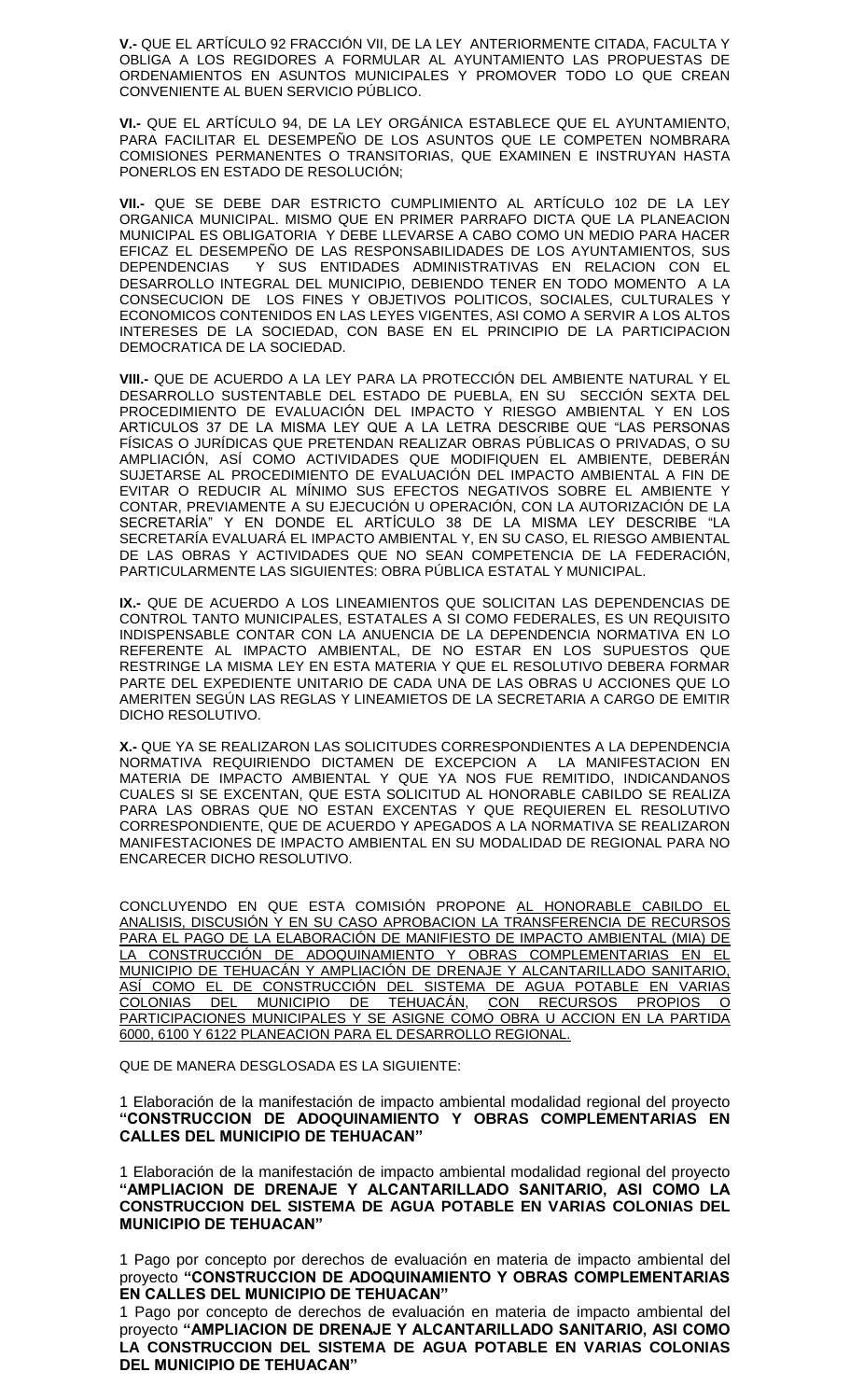1 Gestión y obtención de resolutivo de impacto ambiental del proyecto **"CONSTRUCCION DE ADOQUINAMIENTO Y OBRAS COMPLEMENTARIAS EN CALLES DEL MUNICIPIO DE TEHUACAN"** 

1 Gestión y obtención del resolutivo de impacto ambiental del proyecto **"AMPLIACION DE DRENAJE Y ALCANTARILLADO SANITARIO, ASI COMO LA CONSTRUCCION DEL SISTEMA DE AGUA POTABLE EN VARIAS COLONIAS DEL MUNICIPIO DE TEHUACAN"** 

**MISMO QUE TIENE UN IMPORTE DE \$196,000.00 (CIENTO NOVENTA Y SEIS MIL PESOS 00/100 M.N.) MAS EL IMPUESTO AL VALOR AGREGADO, DANDO UN TOTAL DE \$227,360.00 (DOSCIENTOS VEINTISIETE MIL TRESCIENTOS SESENTA PESOS 00/100 M.N.)**

POR LO ANTERIORMENTE EXPUESTO Y FUNDADO EN LOS CONSIDERANDOS QUE ANTECEDEN Y EN USO DE LAS FACULTADES CONFERIDAS AS LOS MIEMBROS INTEGRANTES DE LAS COMISIONES QUE SUSCRIBEN, PRESENTAN A ESTE CUERPO EDILICIO EL SIGUIENTE:

#### **D I C T À M E N**

**PRIMERO.-** SE AUTORICE Y SU CASO SE APRUEBE LA TRANSFERENCIA DE RECURSOS PARA EL PAGO DE LA ELABORACIÓN DE MANIFIESTO DE IMPACTO AMBIENTAL (MIA) DE LA CONSTRUCCIÓN DE ADOQUINAMIENTO Y OBRAS COMPLEMENTARIAS EN EL MUNICIPIO DE TEHUACÁN Y AMPLIACIÓN DE DRENAJE Y ALCANTARILLADO SANITARIO, ASÍ COMO EL DE CONSTRUCCIÓN DEL SISTEMA DE AGUA POTABLE EN VARIAS COLONIAS DEL MUNICIPIO DE TEHUACÁN, CON RECURSOS PROPIOS O PARTICIPACIONES MUNICIPALES Y SE ASIGNE COMO OBRA U ACCION EN LA PARTIDA 6000, 6100 Y 6122 PLANEACION PARA EL DESARROLLO REGIONAL. **A T E N T A M E N T E.-** COMISIÓN DE DESARROLLO URBANO Y OBRAS PÚBLICAS.- C. JUAN ALVAREZ CAMPOS.- PRESIDENTE.- C. NORMA LILIANA FLORES MENDEZ.- MIEMBRO INTEGRANTE.- C. JESUS AMADOR HERNÀNDEZ MARTINEZ.- MIEMBRO INTEGRANTE.- C. GLADYS GUADALUPE MARTINEZ GONZALEZ.- MIEMBRO INTEGRANTE.- C. CLAUDIA OROZCO LOPEZ.- MIEMBRO INTEGRANTE.- C. PIOQUINTO APOLINAR LEYVA.- MIEMBRO INTEGRANTE.- FIRMAS ILEGIBLES".

DESPUÉS DE LA LECTURA DEL DICTAMEN SURGEN LOS SIGUIENTES COMENTARIOS:

EL REGIDOR JUAN ÁLVAREZ CAMPOS: EXPLICA QUE LA CANTIDAD QUE SE LE VA A DAR A LA EMPRESA ES DE \$227,000.00, Y COMENTA QUE HERZEN EL SECRETARIO TÉCNICO DE ADJUDICACIONES LE PASO EL PRESUPUESTO Y LOS DATOS DE LA EMPRESA A LA QUE SE LE VA DAR LA CANTIDAD.

LA REGIDORA CLAUDIA OROZCO LÓPEZ: COMENTA QUE ELLA TENÍA MUCHAS DUDAS PARA PODER FIRMAR EL DICTAMEN, PERO INVESTIGO Y YA QUEDO MÁS CONVENCIDA QUE VA SER LA GESTIÓN ANTE LA **SEMARNAT,** Y LA EMPRESA ES **INGENIERO AMBIENTAL,** Y SOLICITA QUE SE ESPECIFÍQUE EN EL CABILDO.

LA REGIDORA NORMA LILIANA FLORES MÉNDEZ, COMENTA: PRIMERO ANTES QUE TODO SE TIENEN QUE CONGELAR LOS FONDOS PARA POSTERIORMENTE EL PROCEDIMIENTO DE ADJUDICACIÓN YA QUE ESTARÍAMOS VIOLANDO EL PROCEDIMIENTO ADMINISTRATIVO Y YA DESPUÉS ELEGIR LA EMPRESA.

EL REGIDOR VÍCTOR MANUEL RODRÍGUEZ LEZAMA: SE IMAGINA QUE YA EL COMITÉ DE ADJUDICACIONES YA SESIONO, AL GRADO DE QUE YA TIENEN EL PRESUPUESTO.

LA REGIDORA NORMA LILIANA FLORES MENDEZ, MANIFIESTA QUE NO HAY LICITACIÓN COMO TAL.

EL REGIDOR VÍCTOR MANUEL RODRÍGUEZ LEZAMA, COMENTA: SI YA SESIONARON, ADJUDICARON, YA TENEMOS UNA EMPRESA, UN PRESUPUESTO AL GRADO DE QUE EL SECRETARIO TÉCNICO, YA TIENE LA RESPUESTA, NO SE ESTÁN SALTANDO LOS TIEMPOS POR QUE NO ESTÁN VIOLANDO EL MANUAL DE PROCEDIMIENTOS.

LA REGIDORA NORMA LILIANA FLORES MÉNDEZ, COMENTA: PARA SACAR EL PRESUPUESTO PRIMERO TIENE QUE ENTRAR EN EL PRESUPUESTO DE COMPRAS Y LAS TRES EMPRESAS PUEDEN SOLICITARLO, PERO DE AHÍ SALE UNA QUE ES LA DEL PRESUPUESTO MÁS BAJO.

LA REGIDORA MARTHA GARCÍA DE LA CADENA ROMERO, COMENTA: QUE PARA ELLA SERÍA MÁS FÁCIL QUE SEMARNAT PROPONGA QUIEN SEA LA EMPRESA.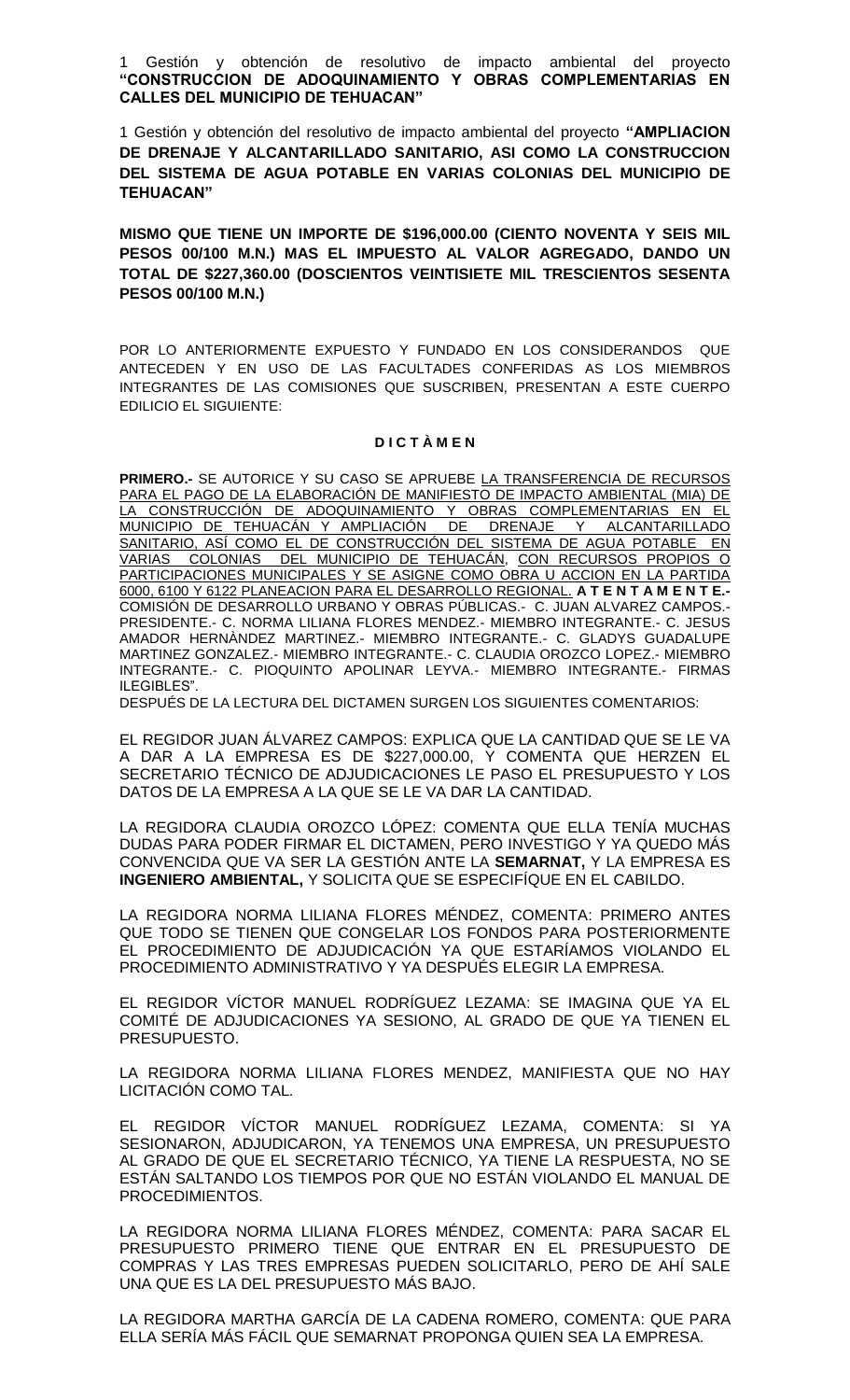EL LIC. MIGUEL ÁNGEL ROMERO CALDERON, MANIFIESTA QUE DE ACUERDO A LA LEY ES CORRECTO.

LA REGIDORA CLAUDIA OROZCO LÓPEZ, PREGUNTA SI LAS OBRAS DEL 2015 ESTÁN CONTEMPLADAS EN EL IMPACTO AMBIENTAL.

EL REGIDOR JUAN ÁLVAREZ CAMPOS: RESPONDE QUE SI, TODAS, YA LA SRA. PRESIDENTA HIZO MODIFICACIONES.

SEÑORA PRESIDENTA, REGIDORES Y SINDICO MUNICIPAL, EN VOTACIÓN SE LES CONSULTA SI SE APRUEBA LA PROPUESTA PRESENTADA EN CUESTIÓN, LOS QUE ESTÉN POR LA AFIRMATIVA SÍRVANSE MANIFESTARLO LEVANTANDO LA MANO.

HABIÉNDOSE ANALIZADO AMPLIAMENTE EL CONTENIDO DEL DICTAMEN DE REFERENCIA, POR MAYORÍA CON 12 VOTOS A FAVOR Y 1 ABSTENCIÓN POR PARTE DE LA REGIDORA PALOMA NOVELO ALDAZ, INTEGRANTES DEL HONORABLE CABILDO, SE DETERMINA EL SIGUIENTE:

# **A C U E R D O**

**ÚNICO.-** SE AUTORIZA Y SE APRUEBA **LA TRANSFERENCIA DE RECURSOS PARA EL PAGO DE LA ELABORACIÓN DE MANIFIESTO DE IMPACTO AMBIENTAL (MIA) DE LA CONSTRUCCIÓN DE ADOQUINAMIENTO Y OBRAS COMPLEMENTARIAS EN EL MUNICIPIO DE TEHUACÁN Y AMPLIACIÓN DE DRENAJE Y ALCANTARILLADO SANITARIO, ASÍ COMO EL DE CONSTRUCCIÓN DEL SISTEMA DE AGUA POTABLE EN VARIAS COLONIAS DEL MUNICIPIO DE TEHUACÁN, CON RECURSOS PROPIOS O PARTICIPACIONES MUNICIPALES Y SE ASIGNE COMO OBRA U ACCION EN LA PARTIDA 6000, 6100 Y 6122 PLANEACION PARA EL DESARROLLO REGIONAL.**

LO ANTERIORMENTE CON FUNDAMENTO EN LOS INSTRUMENTOS LEGALES INVOCADOS EN EL DICTAMEN DE REFERENCIA.

**COMISIÓN DE GRUPOS VULNERABLES, JUVENTUD Y EQUIDAD ENTRE GÉNEROS.- ANÁLISIS, DISCUSIÓN Y EN SU CASO APROBACIÓN DEL DICTAMEN QUE VERSA SOBRE LA SOLICITUD DE APOYO DE TRANSPORTE A LA CIUDAD DE VERACRUZ, PRESENTADA POR LA C. ANGÉLICA SÁNCHEZ MARTÍNEZ, TITULAR DE ALFABETIZACIÓN DEL CLUB ROTARIO TEHUACÁN, EN COORDINACIÓN CON LA ESCUELA EN SISTEMA BRAILE; CON EL FIN DE QUE LOS ALUMNOS DÉBILES VISUALES TENGAN LA OPORTUNIDAD DE SENTIR Y CONOCER EL MAR.**

SEÑOR REGIDOR TIENE USTED EL USO DE LA PALABRA.

EL REGIDOR VÍCTOR MANUEL RODRÍGUEZ LEZAMA, PROCEDE A DAR LECTURA AL DICTAMEN CORRESPONDIENTE, MISMO QUE A LA LETRA DICE:

# **"…HONORABLE AYUNTAMIENTO DE TEHUACÁN, PUEBLA.**

EL QUE SUSCRIBE VÍCTOR MANUEL RODRÍGUEZ LEZAMA PRESIDENTE DE LA COMISIÓN PERMANENTE DE GRUPOS VULNERABLES, JUVENTUD Y EQUIDAD ENTRE GÉNEROS, ASÍ COMO LOS INTEGRANTES DE LA MISMA MTRO. JOSÉ BERNARDO POZOS GUTIÉRREZ, C. CLAUDIA OROZCO LÓPEZ, C. GLADYS GUADALUPE MARTÍNEZ GONZÁLEZ Y C. PALOMA NOVELO ALDAZ, EN TÉRMINOS DE LOS QUE ESTABLECE LOS ARTÍCULOS 115 FRACCIONES I, II, IV Y V DE LA CONSTITUCIÓN POLÍTICA DE LOS ESTADOS UNIDOS MEXICANOS, SIENDO APLICABLE PARA ESTA SITUACIÓN LOS ARTÍCULOS 1RO., 4TO., 8VO. Y 11 DEL MISMO ORDENAMIENTO LEGAL ANTES CITADO; 2, 11, 103, 103 FRACCIÓN IV, 105 FRACCIÓN III INCISO D Y 108 DE LA CONSTITUCIÓN POLÍTICA DEL ESTADO LIBRE Y SOBERANO DE PUEBLA; LOS ARTÍCULOS 1, 2, 3, 37 FRACCIONES V Y VI, 38, 70, 71, 72, 73, 74, 75, 76, 77, 78 FRACCIONES XVII, L, LII, 82, 85, 86, 87, 92, 93, 94 Y 96 FRACCIÓN VII DE LA LEY ORGÁNICA MUNICIPAL ; ARTÍCULO 4 DE LA LEY GENERAL PARA LA INCLUSIÓN DE LAS PERSONAS CON DISCAPACIDAD; 1, 2,5 FRACCIÓN II 8 FRACCIONES III Y IV, 9 Y 10 DE LA LEY PARA PERSONAS CON DISCAPACIDAD PARA EL ESTADO DE PUEBLA; ARTÍCULOS 3, 4 FRACCIONES I Y IV Y DEMÁS RELATIVOS Y APLICABLES DEL MISMO ORDENAMIENTO LEGAL ANTES CITADO; PRESENTO ANÁLISIS, DISCUSIÓN Y EN SU CASO APROBACIÓN DE LA SOLICITUD DE APOYO DE TRANSPORTE A LA CIUDAD DE VERACRUZ DE LA ESCUELA EN SISTEMA BRAILE, EN MI CARÁCTER DE PRESIDENTE DE LA COMISIÓN PERMANENTE DE GRUPOS VULNERABLES, JUVENTUD Y EQUIDAD ENTRE GÉNERO, PRESENTO A LOS INTEGRANTES DE ESTA COMISIÓN PARA SU CONSIDERACIÓN Y APROBACIÓN EL APOYO DE TRANSPORTE QUE SOLICITA LA C. ANGÉLICA SÁNCHEZ MARTÍNEZ TITULAR DE ALFABETIZACIÓN CLUB ROTARIO TEHUACÁN, CON BASE EN LOS SIGUIENTES:

#### **CONSIDERANDO**

I. QUE LA CONSTITUCIÓN POLÍTICA DE LOS ESTADOS UNIDOS MEXICANOS ESTABLECE EN LOS SIGUIENTES NUMERALES LEGALES EL FUNDAMENTO: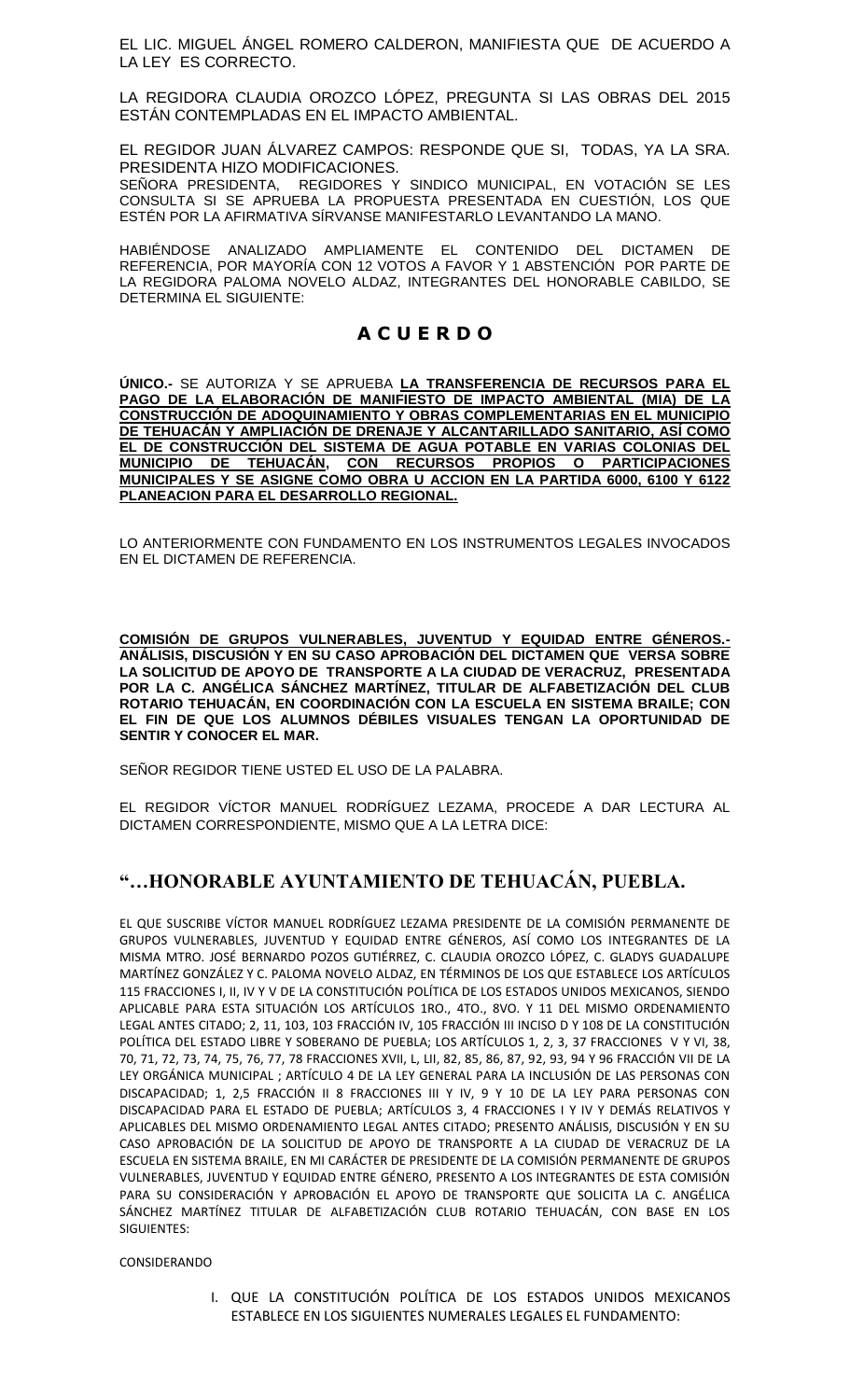A. ARTÍCULO 115 FRACCIÓN I PÁRRAFO PRIMERO Y CUARTO, FRACCIÓN II PÁRRAFOS PRIMERO, SEGUNDO Y TERCERO INCISO A), FRACCIÓN IV PÁRRAFO PRIMERO E INCISO C) PÁRRAFO QUINTO, DE LA CONSTITUCIÓN POLÍTICA DE LOS ESTADOS UNIDOS MEXICANOS, MISMO QUE A LA LETRA DICE: FRACCIÓN I PÁRRAFO PRIMERO "CADA MUNICIPIO SERÁ GOBERNADO POR UN AYUNTAMIENTO DE ELECCIÓN POPULAR DIRECTA, INTEGRADO POR UN PRESIDENTE MUNICIPAL Y EL NÚMERO DE REGIDORES Y SÍNDICOS QUE LA LEY DETERMINE. LA COMPETENCIA QUE ESTA CONSTITUCIÓN OTORGA AL GOBIERNO MUNICIPAL SE EJERCERÁ POR EL AYUNTAMIENTO DE MANERA EXCLUSIVA Y NO HABRÁ AUTORIDAD INTERMEDIA ALGUNA ENTRE ÉSTE Y EL GOBIERNO DEL ESTADO"; PÁRRAFO CUARTO "SI ALGUNO DE LOS MIEMBROS DEJASE DE DESEMPEÑAR SU CARGO, SERÁ SUSTITUIDO POR SU SUPLENTE, O SE PROCEDERÁ SEGÚN LO DISPONGA LA LEY"; FRACCIÓN II PÁRRAFO PRIMERO: "LOS MUNICIPIOS ESTARÁN INVESTIDOS DE PERSONALIDAD JURÍDICA Y MANEJARÁN SU PATRIMONIO CONFORME A LA LEY"; PÁRRAFO SEGUNDO "LOS AYUNTAMIENTOS TENDRÁN FACULTADES PARA APROBAR, DE ACUERDO CON LAS LEYES EN MATERIA MUNICIPAL QUE DEBERÁN EXPEDIR LAS LEGISLATURAS DE LOS ESTADOS, LOS BANDOS DE POLICÍA Y GOBIERNO, LOS REGLAMENTOS CIRCULARES Y DISPOSICIONES ADMINISTRATIVAS DE OBSERVANCIA GENERAL DENTRO DE SUS RESPECTIVAS JURISDICCIONES, QUE ORGANICEN LA ADMINISTRACIÓN PÚBLICA MUNICIPAL, REGULEN LAS MATERIAS, PROCEDIMIENTOS, FUNCIONES Y SERVICIOS PÚBLICOS DE SU COMPETENCIA Y ASEGUREN LA PARTICIPACIÓN CIUDADANA Y VECINAL"; PÁRRAFO TERCERO INCISO A) "LAS BASES GENERALES DE LA ADMINISTRACIÓN PÚBLICA MUNICIPAL Y DEL PROCEDIMIENTO ADMINISTRATIVO, INCLUYENDO LOS MEDIOS DE IMPUGNACIÓN Y LOS ÓRGANOS PARA DIRIMIR LAS CONTROVERSIAS ENTRE DICHA ADMINISTRACIÓN Y LOS PARTICULARES, CON SUJECIÓN A LOS PRINCIPIOS DE IGUALDAD, PUBLICIDAD, AUDIENCIA Y LEGALIDAD" FRACCIÓN IV "LOS MUNICIPIOS ADMINISTRARAN LIBREMENTE SU HACIENDA, LA CUAL SE FORMARÁ DE LOS RENDIMIENTOS DE LOS BIENES QUE LES PERTENEZCAN, ASÍ COMO DE LAS CONTRIBUCIONES Y OTROS INGRESOS QUE LAS LEGISLATURAS ESTABLEZCAN A SU FAVOR, Y EN TODO CASO", INCISO C) PÁRRAFO QUINTO "LOS RECURSOS QUE INTEGRAN LA HACIENDA MUNICIPAL SERÁN EJERCIDOS EN FORMA DIRECTA POR LOS AYUNTAMIENTOS, O BIEN, POR QUIEN ELLOS AUTORICEN, CONFORME A LA LEY".

B. ARTÍCULO 1. EN LOS ESTADOS UNIDOS MEXICANOS TODAS LAS PERSONAS GOZARÁN DE LOS DERECHOS HUMANOS RECONOCIDOS EN ESTA CONSTITUCIÓN Y EN LOS TRATADOS INTERNACIONALES DE LOS QUE EL ESTADO MEXICANO SEA PARTE, ASÍ COMO DE LAS GARANTÍAS PARA SU PROTECCIÓN, CUYO EJERCICIO NO PODRÁ RESTRINGIRSE NI SUSPENDERSE, SALVO EN LOS CASOS Y BAJO LAS CONDICIONES QUE ESTA CONSTITUCIÓN ESTABLECE.

LAS NORMAS RELATIVAS A LOS DERECHOS HUMANOS SE INTERPRETARÁN DE CONFORMIDAD CON ESTA CONSTITUCIÓN Y CON LOS TRATADOS INTERNACIONALES DE LA MATERIA FAVORECIENDO EN TODO TIEMPO A LAS PERSONAS LA PROTECCIÓN MÁS AMPLIA.

TODAS LAS AUTORIDADES, EN EL ÁMBITO DE SUS COMPETENCIAS, TIENEN LA OBLIGACIÓN DE PROMOVER, RESPETAR, PROTEGER Y GARANTIZAR LOS DERECHOS HUMANOS DE CONFORMIDAD CON LOS PRINCIPIOS DE UNIVERSALIDAD, INTERDEPENDENCIA, INDIVISIBILIDAD Y PROGRESIVIDAD. EN CONSECUENCIA, EL ESTADO DEBERÁ PREVENIR, INVESTIGAR, SANCIONAR Y REPARAR LAS VIOLACIONES A LOS DERECHOS HUMANOS, EN LOS TÉRMINOS QUE ESTABLEZCA LA LEY.

ESTÁ PROHIBIDA LA ESCLAVITUD EN LOS ESTADOS UNIDOS MEXICANOS. LOS ESCLAVOS DEL EXTRANJERO QUE ENTREN AL TERRITORIO NACIONAL ALCANZARÁN, POR ESTE SOLO HECHO, SU LIBERTAD Y LA PROTECCIÓN DE LAS LEYES.

QUEDA PROHIBIDA TODA DISCRIMINACIÓN MOTIVADA POR ORIGEN ÉTNICO O NACIONAL, EL GÉNERO, LA EDAD, LAS DISCAPACIDADES, LA CONDICIÓN SOCIAL, LAS CONDICIONES DE SALUD, LA RELIGIÓN, LAS OPINIONES, LAS PREFERENCIAS SEXUALES, EL ESTADO CIVIL O CUALQUIER OTRA QUE ATENTE CONTRA LA DIGNIDAD HUMANA Y TENGA POR OBJETO ANULAR O MENOSCABAR LOS DERECHOS Y LIBERTADES DE LAS PERSONAS.

C. ARTÍCULO 8. LOS FUNCIONARIOS Y EMPLEADOS PÚBLICOS RESPETARÁN EL EJERCICIO DEL DERECHO DE PETICIÓN, SIEMPRE QUE ÉSTA SE FORMULE POR ESCRITO, DE MANERA PACÍFICA Y RESPETUOSA; PERO EN MATERIA POLÍTICA SÓLO PODRÁN HACER USO DE ESE DERECHO LOS CIUDADANOS DE LA REPÚBLICA. A TODA PETICIÓN DEBERÁ RECAER UN ACUERDO ESCRITO DE LA AUTORIDAD A QUIEN SE HAYA DIRIGIDO, LA CUAL TIENE OBLIGACIÓN DE HACERLO CONOCER EN BREVE TÉRMINO AL PETICIONARIO.

D. ARTÍCULO 4. PÁRRAFO 12 - TODA PERSONA TIENE DERECHO AL ACCESO A LA CULTURA Y AL DISFRUTE DE LOS BIENES Y SERVICIOS QUE PRESTA EL ESTADO EN LA MATERIA, ASÍ COMO EL EJERCICIO DE SUS DERECHOS CULTURALES. EL ESTADO PROMOVERÁ LOS MEDIOS PARA LA DIFUSIÓN Y DESARROLLO DE LA CULTURA, ATENDIENDO A LA DIVERSIDAD CULTURAL EN TODAS SUS MANIFESTACIONES Y EXPRESIONES CON PLENO RESPETO A LA LIBERTAD CREATIVA. LA LEY ESTABLECERÁ LOS MECANISMOS PARA EL ACCESO Y PARTICIPACIÓN A CUALQUIER MANIFESTACIÓN CULTURAL.

E. **ARTÍCULO 11.** TODA PERSONA TIENE DERECHO PARA ENTRAR EN LA REPÚBLICA, SALIR DE ELLA, VIAJAR POR SU TERRITORIO Y MUDAR DE RESIDENCIA, SIN NECESIDAD DE CARTA DE SEGURIDAD, PASAPORTE, SALVOCONDUCTO U OTROS REQUISITOS SEMEJANTES. EL EJERCICIO DE ESTE DERECHO ESTARÁ SUBORDINADO A LAS FACULTADES DE LA AUTORIDAD JUDICIAL, EN LOS CASOS DE RESPONSABILIDAD CRIMINAL O CIVIL, Y A LAS DE LA AUTORIDAD ADMINISTRATIVA, POR LO QUE TOCA A LAS LIMITACIONES QUE IMPONGAN LAS LEYES SOBRE EMIGRACIÓN, INMIGRACIÓN Y SALUBRIDAD GENERAL DE LA REPÚBLICA, O SOBRE EXTRANJEROS PERNICIOSOS RESIDENTES EN EL PAÍS.

II. QUE LA CONSTITUCIÓN POLÍTICA DEL ESTADO LIBRE Y SOBERANO DE PUEBLA ESTABLECE EN LOS SIGUIENTES NUMERALES LEGALES EL FUNDAMENTO: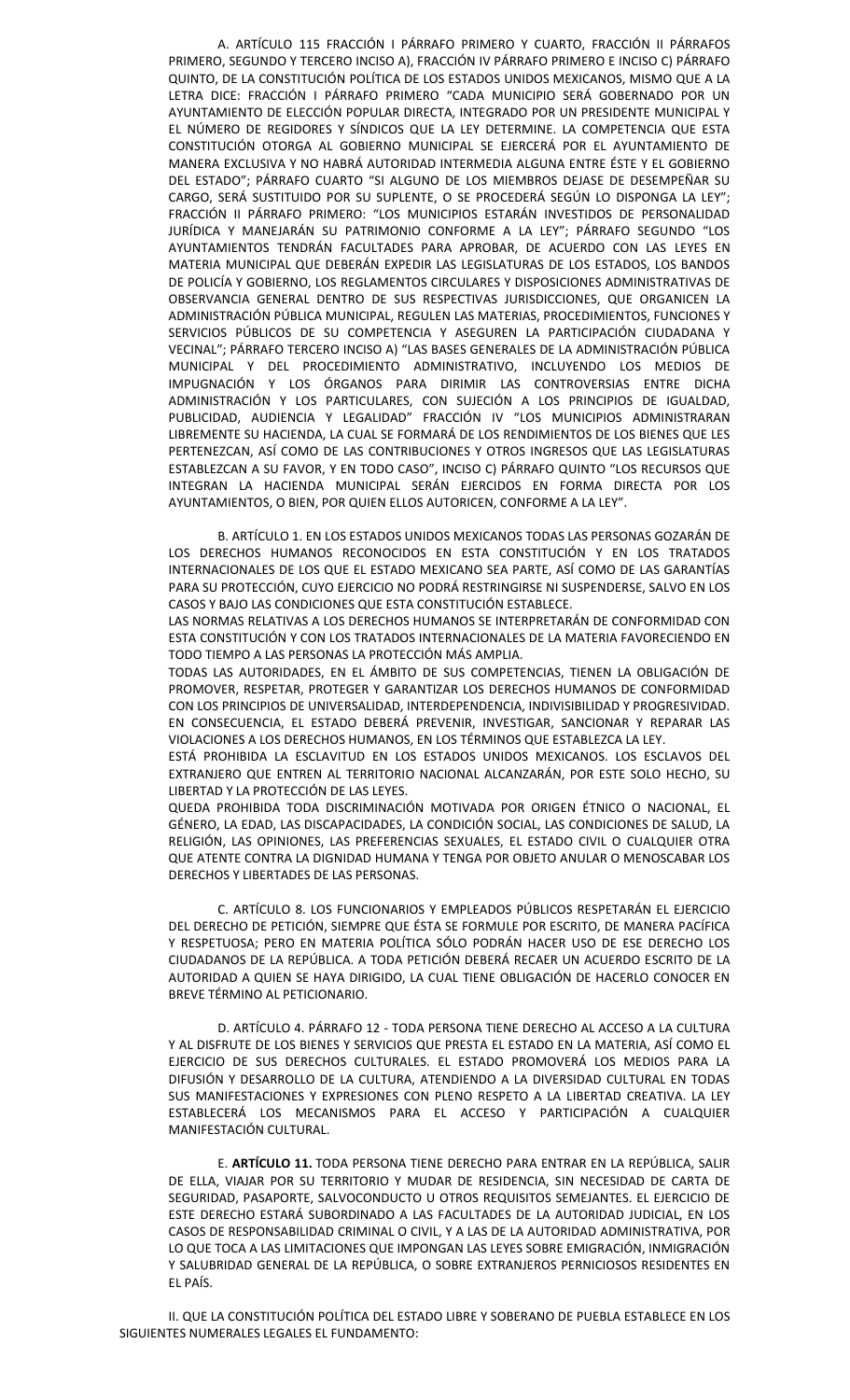A. EL ARTÍCULO 2 - EL ESTADO ADOPTA PARA SU RÉGIMEN INTERIOR LA FORMA DE GOBIERNO REPUBLICANO, REPRESENTATIVO Y POPULAR, TENIENDO COMO BASE DE SU ORGANIZACIÓN POLÍTICA Y ADMINISTRATIVA EL MUNICIPIO LIBRE.

B. ARTÍCULO 102: EL MUNICIPIO LIBRE CONSTITUYE LA BASE DE LA DIVISIÓN TERRITORIAL Y DE LA ORGANIZACIÓN POLÍTICA Y ADMINISTRATIVA DEL ESTADO; CADA MUNICIPIO SERÁ GOBERNADO POR UN AYUNTAMIENTO DE ELECCIÓN POPULAR DIRECTA, INTEGRADO POR UN PRESIDENTE MUNICIPAL Y EL NÚMERO DE REGIDORES Y SÍNDICOS QUE LA LEY DETERMINE. LAS ATRIBUCIONES QUE ESTA CONSTITUCIÓN OTORGA AL GOBIERNO MUNICIPAL, SE EJERCERÁN POR EL AYUNTAMIENTO DE MANERA EXCLUSIVA Y NO HABRÁ AUTORIDAD INTERMEDIA ALGUNA, ENTRE ÉSTE Y EL GOBIERNO DEL ESTADO.

C. ARTÍCULO 103 FRACCIÓN IV: LOS MUNICIPIOS TIENEN PERSONALIDAD JURÍDICA, PATRIMONIO PROPIO QUE LOS AYUNTAMIENTOS MANEJARÁN CONFORME A LA LEY, Y ADMINISTRARÁN LIBREMENTE SU HACIENDA, LA CUAL SE FORMARÁ DE LOS RENDIMIENTOS DE LOS BIENES QUE LES PERTENEZCAN, ASÍ COMO DE LAS CONTRIBUCIONES Y OTROS INGRESOS QUE LA LEGISLATURA DEL ESTADO ESTABLEZCA A FAVOR DE AQUÉLLOS Y QUE, ENTRE OTROS, SERÁN: …IV: LOS RECURSOS QUE INTEGRAN LA HACIENDA MUNICIPAL SERÁN EJERCIDOS EN FORMA DIRECTA POR LOS AYUNTAMIENTOS, O BIEN, POR QUIENES ELLOS AUTORICEN, CONFORME A LA LEY.

D. ARTÍCULO 105 FRACCIÓN III INCISO D: LA ADMINISTRACIÓN PÚBLICA MUNICIPAL SERÁ CENTRALIZADA Y DESCENTRALIZADA, CON SUJECIÓN A LAS SIGUIENTES DISPOSICIONES:… LOS AYUNTAMIENTOS TENDRÁN FACULTADES PARA EXPEDIR DE ACUERDO CON LAS LEYES EN MATERIA MUNICIPAL QUE EMITA EL CONGRESO DEL ESTADO, LOS BANDOS DE POLICÍA Y GOBIERNO, LOS REGLAMENTOS, CIRCULARES Y DISPOSICIONES ADMINISTRATIVAS DE OBSERVANCIA GENERAL DENTRO DE SUS RESPECTIVAS JURISDICCIONES, QUE ORGANICEN LA ADMINISTRACIÓN PÚBLICA MUNICIPAL, REGULEN LAS MATERIAS, PROCEDIMIENTOS, FUNCIONES Y SERVICIOS PÚBLICOS DE SU COMPETENCIA Y ASEGUREN LA PARTICIPACIÓN CIUDADANA Y VECINAL….EL PROCEDIMIENTO Y CONDICIONES PARA QUE EL GOBIERNO DEL ESTADO ASUMA UNA FUNCIÓN O SERVICIO MUNICIPAL CUANDO, AL NO EXISTIR EL CONVENIO CORRESPONDIENTE, EL CONGRESO DEL ESTADO CONSIDERE QUE EL MUNICIPIO DE QUE SE TRATE ESTÉ IMPOSIBILITADO PARA EJERCERLOS O PRESTARLOS; EN ESTE CASO, SERÁ NECESARIA SOLICITUD PREVIA DEL AYUNTAMIENTO RESPECTIVO, APROBADA POR CUANDO MENOS LAS DOS TERCERAS PARTES DE SUS INTEGRANTES…

E. ARTÍCULO 108: LOS RECURSOS ECONÓMICOS DE QUE DISPONGAN EL ESTADO, LOS MUNICIPIOS Y SUS ENTIDADES, ASÍ COMO LOS ORGANISMOS AUTÓNOMOS, SE ADMINISTRARÁN CON EFICIENCIA, EFICACIA Y HONRADEZ, PARA SATISFACER LOS OBJETIVOS A QUE ESTÉN DESTINADOS. LAS ADQUISICIONES, ARRENDAMIENTOS Y ENAJENACIONES DE TODO TIPO DE BIENES, LA PRESTACIÓN DE SERVICIOS DE CUALQUIER NATURALEZA Y LA CONTRATACIÓN DE OBRA QUE REALICEN, SE ADJUDICARÁN O LLEVARÁN A CABO, POR REGLA GENERAL, A TRAVÉS DE LICITACIONES PÚBLICAS MEDIANTE CONVOCATORIA ABIERTA, PARA QUE LIBREMENTE SE PRESENTEN PROPOSICIONES SOLVENTES EN PLIEGO O SOBRE CERRADO, QUE SERÁ ABIERTO PÚBLICAMENTE, CON EL FIN DE PROCURAR IMPARCIALIDAD A LOS LICITANTES Y ASEGURAR AL ESTADO Y A LOS MUNICIPIOS LAS MEJORES CONDICIONES DISPONIBLES EN CUANTO A OFERTA, PRECIO, CALIDAD, FINANCIAMIENTO, OPORTUNIDAD Y DEMÁS CIRCUNSTANCIAS PERTINENTES. LAS LEYES LIMITARÁN LOS SUPUESTOS DE EXCEPCIÓN A LAS LICITACIONES PÚBLICAS, ESTABLECERÁN LAS BASES, PROCEDIMIENTOS, REGLAS, REQUISITOS Y DEMÁS ELEMENTOS IDÓNEOS PARA ACREDITAR LA ECONOMÍA, EFICACIA, EFICIENCIA, IMPARCIALIDAD Y HONRADEZ QUE ASEGUREN LAS MEJORES CONDICIONES PARA EL ESTADO Y LOS MUNICIPIOS, Y DETERMINARÁN LA RESPONSABILIDAD DE LOS SERVIDORES PÚBLICOS QUE INTERVENGAN EN CUALQUIER ACTO DE ADJUDICACIÓN Y CONTRATACIÓN.

III. QUE DE LA LEY ORGÁNICA MUNICIPAL ESTABLECE EN LOS SIGUIENTES ARTÍCULOS EL FUNDAMENTO Y SUSTENTO JURÍDICO MISMO QUE A LA LETRA DICE.

A. ARTÍCULO 1°: LA PRESENTE LEY ES DE ORDEN PÚBLICO Y DE OBSERVANCIA GENERAL EN LOS MUNICIPIOS QUE CONFORMAN EL ESTADO LIBRE Y SOBERANO DE PUEBLA, Y TIENE POR OBJETO REGULAR LAS BASES PARA LA INTEGRACIÓN Y ORGANIZACIÓN EN EL ÁMBITO MUNICIPAL DEL TERRITORIO, LA POBLACIÓN Y EL GOBIERNO, ASÍ COMO DOTAR DE LINEAMIENTOS BÁSICOS A LA ADMINISTRACIÓN PÚBLICA MUNICIPAL, DESARROLLANDO LAS DISPOSICIONES CONTENIDAS EN LA CONSTITUCIÓN POLÍTICA DE LOS ESTADOS UNIDOS MEXICANOS Y LA DEL ESTADO.

B. ARTÍCULO 2°: EL MUNICIPIO LIBRE ES UNA ENTIDAD DE DERECHO PÚBLICO, BASE DE LA DIVISIÓN TERRITORIAL Y DE LA ORGANIZACIÓN POLÍTICA Y ADMINISTRATIVA DEL ESTADO DE PUEBLA, INTEGRADO POR UNA COMUNIDAD ESTABLECIDA EN UN TERRITORIO, CON UN GOBIERNO DE ELECCIÓN POPULAR DIRECTA, EL CUAL TIENE COMO PROPÓSITO SATISFACER, EN EL ÁMBITO DE SU COMPETENCIA, LAS NECESIDADES COLECTIVAS DE LA POBLACIÓN QUE SE ENCUENTRA ASENTADA EN SU CIRCUNSCRIPCIÓN TERRITORIAL; ASÍ COMO INDUCIR Y ORGANIZAR LA PARTICIPACIÓN DE LOS CIUDADANOS EN LA PROMOCIÓN DEL DESARROLLO INTEGRAL DE SUS COMUNIDADES.

C. ARTÍCULO 3°: EL MUNICIPIO SE ENCUENTRA INVESTIDO DE PERSONALIDAD JURÍDICA Y DE PATRIMONIO PROPIOS, SU AYUNTAMIENTO ADMINISTRARÁ LIBREMENTE SU HACIENDA Y NO TENDRÁ SUPERIOR JERÁRQUICO. NO HABRÁ AUTORIDAD INTERMEDIA ENTRE EL MUNICIPIO Y EL GOBIERNO DEL ESTADO.

D. ARTÍCULO 37 FRACCIÓN V: REALIZAR SUS ACTIVIDADES Y USAR Y DISPONER DE SUS BIENES, EN FORMA QUE NO PERJUDIQUEN A LA COLECTIVIDAD;

E. ARTÍCULO 37 FRACCIÓN VI: LAS DEMÁS QUE LES IMPONGAN LAS LEYES Y OTROS ORDENAMIENTOS APLICABLES.

F. ARTÍCULO 38: LOS HABITANTES DE UN MUNICIPIO TENDRÁN DERECHO A USAR, CON LOS REQUISITOS QUE ESTABLEZCA LA LEY, LOS SERVICIOS PÚBLICOS QUE PRESTE EL AYUNTAMIENTO, Y EN SU CASO AQUELLOS PROPORCIONADOS POR EL GOBIERNO ESTATAL, Y A QUE SEAN RESPETADOS LOS DERECHOS QUE LES CORRESPONDEN COMO GOBERNADOS.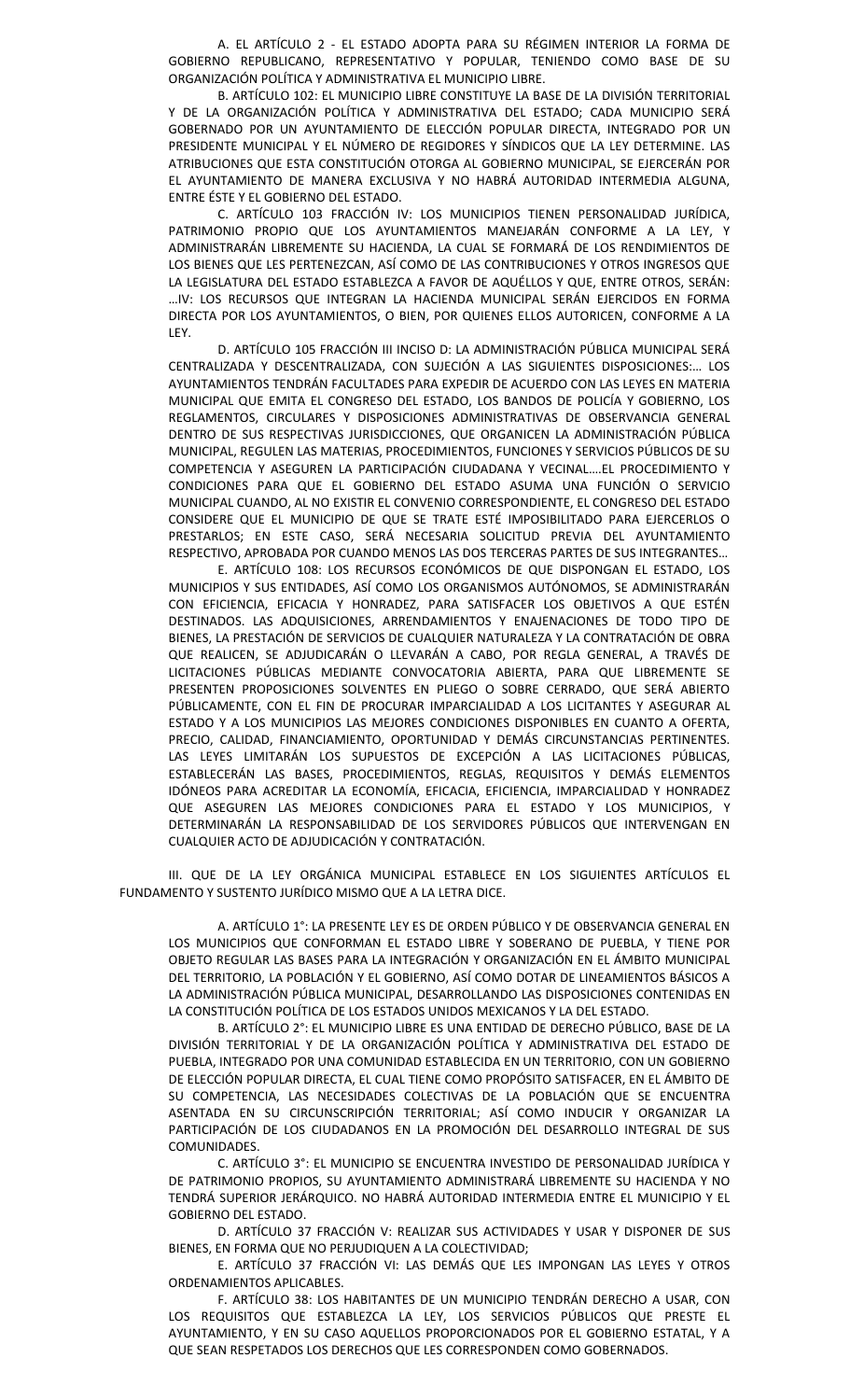G. ARTÍCULO 70: EL AYUNTAMIENTO CELEBRARÁ POR LO MENOS UNA SESIÓN ORDINARIA MENSUALMENTE, Y LAS EXTRAORDINARIAS QUE SEAN NECESARIAS CUANDO EXISTAN MOTIVOS QUE LAS JUSTIFIQUEN.

H. ARTÍCULO 71: EN LA PRIMERA SESIÓN DEL AYUNTAMIENTO, SE DETERMINARÁ EL DÍA Y HORA DE CADA MES EN QUE SE CELEBRARÁ LA SESIÓN ORDINARIA.

I. ARTÍCULO 72: SI SE ACUERDA REALIZAR DURANTE CADA MES DOS O MÁS SESIONES, SE SEÑALARÁN LOS DÍAS Y HORAS EN QUE DEBAN CELEBRARSE.

J. ARTÍCULO 73: LOS AYUNTAMIENTOS PODRÁN CELEBRAR SESIONES EXTRAORDINARIAS MEDIANTE CONVOCATORIA QUE PARA EL EFECTO HAGAN EL PRESIDENTE MUNICIPAL O LA MAYORÍA DE LOS REGIDORES, EN LA QUE SE EXPRESARÁN LOS ASUNTOS QUE LAS MOTIVEN Y SERÁN LOS ÚNICOS QUE DEBERÁN TRATARSE EN LAS MISMAS.

K. ARTÍCULO 74: LAS SESIONES DE LOS AYUNTAMIENTOS SE CELEBRARÁN EN LAS OFICINAS MUNICIPALES O, CUANDO EL CASO LO REQUIERA, EN EL RECINTO PREVIAMENTE DECLARADO OFICIAL PARA TAL EFECTO. EL RECINTO DEL AYUNTAMIENTO ES INVIOLABLE.

TODA FUERZA PÚBLICA QUE NO ESTÉ A CARGO DEL PROPIO AYUNTAMIENTO, ESTÁ IMPEDIDA DE TENER ACCESO AL MISMO, SALVO EN LOS CASOS DE EXCEPCIÓN ESTABLECIDOS EN LA CONSTITUCIÓN POLÍTICA DE LOS ESTADOS UNIDOS MEXICANOS, LA PARTICULAR DEL ESTADO, POR INSTRUCCIÓN DEL GOBERNADOR EN AQUELLOS CASOS EN QUE ÉSTE JUZGUE COMO DE FUERZA MAYOR O ALTERACIÓN GRAVE DEL ORDEN PÚBLICO, O QUE SE CUENTE CON PERMISO DEL PRESIDENTE MUNICIPAL.

L. ARTÍCULO 75: LAS SESIONES DEL AYUNTAMIENTO SERÁN PÚBLICAS, CON EXCEPCIÓN DE AQUÉLLAS EN QUE EL ORDEN DEL DÍA INCLUYA ALGÚN ASUNTO POR CUYA ÍNDOLE SE CONSIDERE QUE DEBA TRATARSE CON RESERVA Y CONSECUENTEMENTE ESTOS ASUNTOS SERÁN TRATADOS EN SESIÓN PRIVADA. SERÁN SESIONES SOLEMNES LAS QUE DETERMINE EL REGLAMENTO RESPECTIVO. EL AYUNTAMIENTO PODRÁ CELEBRAR SESIONES DE CABILDO ABIERTO PARA REALIZAR AUDIENCIAS PÚBLICAS, FOROS DE CONSULTA, CURSOS DE CAPACITACIÓN MUNICIPAL, REUNIONES DE INSTRUCCIÓN CÍVICA O ACTOS POLÍTICOS, CUYA IMPORTANCIA COADYUVE AL DESARROLLO SOCIAL, ECONÓMICO Y CULTURAL Y FOMENTE LA PARTICIPACIÓN DE LOS HABITANTES DEL MUNICIPIO.

M. ARTÍCULO 76: EL AYUNTAMIENTO SESIONARÁ VÁLIDAMENTE CON LA ASISTENCIA DE LA MAYORÍA DE SUS MIEMBROS Y DEL SECRETARIO DEL AYUNTAMIENTO O LA PERSONA QUE LEGALMENTE LO SUSTITUYA. LAS SESIONES SERÁN PRESIDIDAS POR EL PRESIDENTE MUNICIPAL O POR QUIEN LEGALMENTE LO SUSTITUYA.

N. ARTÍCULO 77: LOS ACUERDOS DE LOS AYUNTAMIENTOS SE TOMARÁN POR MAYORÍA DE VOTOS DEL PRESIDENTE MUNICIPAL, REGIDORES Y SÍNDICO, Y EN CASO DE EMPATE, EL PRESIDENTE MUNICIPAL TENDRÁ VOTO DE CALIDAD.

O. ARTÍCULO 78 SON ATRIBUCIONES DE LOS AYUNTAMIENTOS:

I. XVII.-FOMENTAR LAS ACTIVIDADES DEPORTIVAS, CULTURALES Y EDUCATIVAS, ESTANDO OBLIGADOS A SEGUIR LOS PROGRAMAS QUE EN ESTA MATERIA ESTABLEZCAN LAS AUTORIDADES COMPETENTES;

II. L.- IMPULSAR EN EL MUNICIPIO LOS PROGRAMAS QUE EN FAVOR DE DISCAPACITADOS, NIÑAS Y NIÑOS, MUJERES Y GENTE DE LA TERCERA EDAD PROMUEVAN ORGANISMOS NACIONALES E INTERNACIONALES Y DISEÑAR Y APLICAR LOS PROPIOS;

P. ARTÍCULO 82: LAS DISPOSICIONES ADMINISTRATIVAS DE OBSERVANCIA GENERAL, SERÁN AQUELLAS QUE TENGAN POR OBJETO LA APLICACIÓN DE LOS ACUERDOS Y RESOLUCIONES DEL AYUNTAMIENTO HACIA LOS PARTICULARES, HABITANTES Y VECINOS DE SUS JURISDICCIONES. LOS AYUNTAMIENTOS TIENEN EL DEBER DE EXPEDIR LAS DISPOSICIONES DE OBSERVANCIA GENERAL QUE SEÑALE ESTA LEY.

Q. ARTÍCULO 85: PARA LA ELABORACIÓN DEL DICTAMEN QUE HABRÁ DE PRESENTARSE AL CABILDO, SE APLICARÁN LAS REGLAS Y DISPOSICIONES SIGUIENTES:

I. REUNIR LOS ANTECEDENTES NECESARIOS;

II. CONSULTAR Y SOLICITAR ASESORÍA E INFORMES;

III. CELEBRAR REUNIONES DE CONSULTA PARA FUNDAMENTAR Y REGULAR LOS CRITERIOS DEL DICTAMEN; Y

IV. INTEGRAR EL DICTAMEN DEBIDAMENTE SUSCRITO PARA DARLE LECTURA ANTE LA ASAMBLEA, EN EL TÉRMINO Y FORMA QUE DETERMINE EL AYUNTAMIENTO, ENTREGANDO LOS EXPEDIENTES RESPECTIVOS A CADA UNO DE LOS MIEMBROS DEL CABILDO, EN UN PLAZO NO MENOR DE SETENTA Y DOS HORAS ANTES DE LA CELEBRACIÓN DE LA SESIÓN RESPECTIVA.

R. ARTÍCULO 86: LA DISCUSIÓN DEL PROYECTO SE HARÁ INDISTINTAMENTE EN LO GENERAL Y EN LO PARTICULAR, ESCUCHÁNDOSE LAS ARGUMENTACIONES QUE SEAN A FAVOR Y EN CONTRA, EN IGUALDAD DE CONDICIONES. EL PRESIDENTE MUNICIPAL DIRIGIRÁ EL PROCEDIMIENTO A QUE SE SUJETARÁ LA DISCUSIÓN.

S. ARTÍCULO 87: DURANTE LA VOTACIÓN NO SE ADMITIRÁ DISCUSIÓN ALGUNA, SALVO PARA LA ACLARACIÓN DE ERROR O INTERPRETACIÓN QUE SEA NECESARIA.

T. ARTÍCULO 92: SON FACULTADES Y OBLIGACIONES DE LOS REGIDORES:

I. EJERCER LA DEBIDA INSPECCIÓN Y VIGILANCIA, EN LOS RAMOS A SU CARGO;

II. ASISTIR CON PUNTUALIDAD A LAS SESIONES ORDINARIAS Y EXTRAORDINARIAS DEL AYUNTAMIENTO;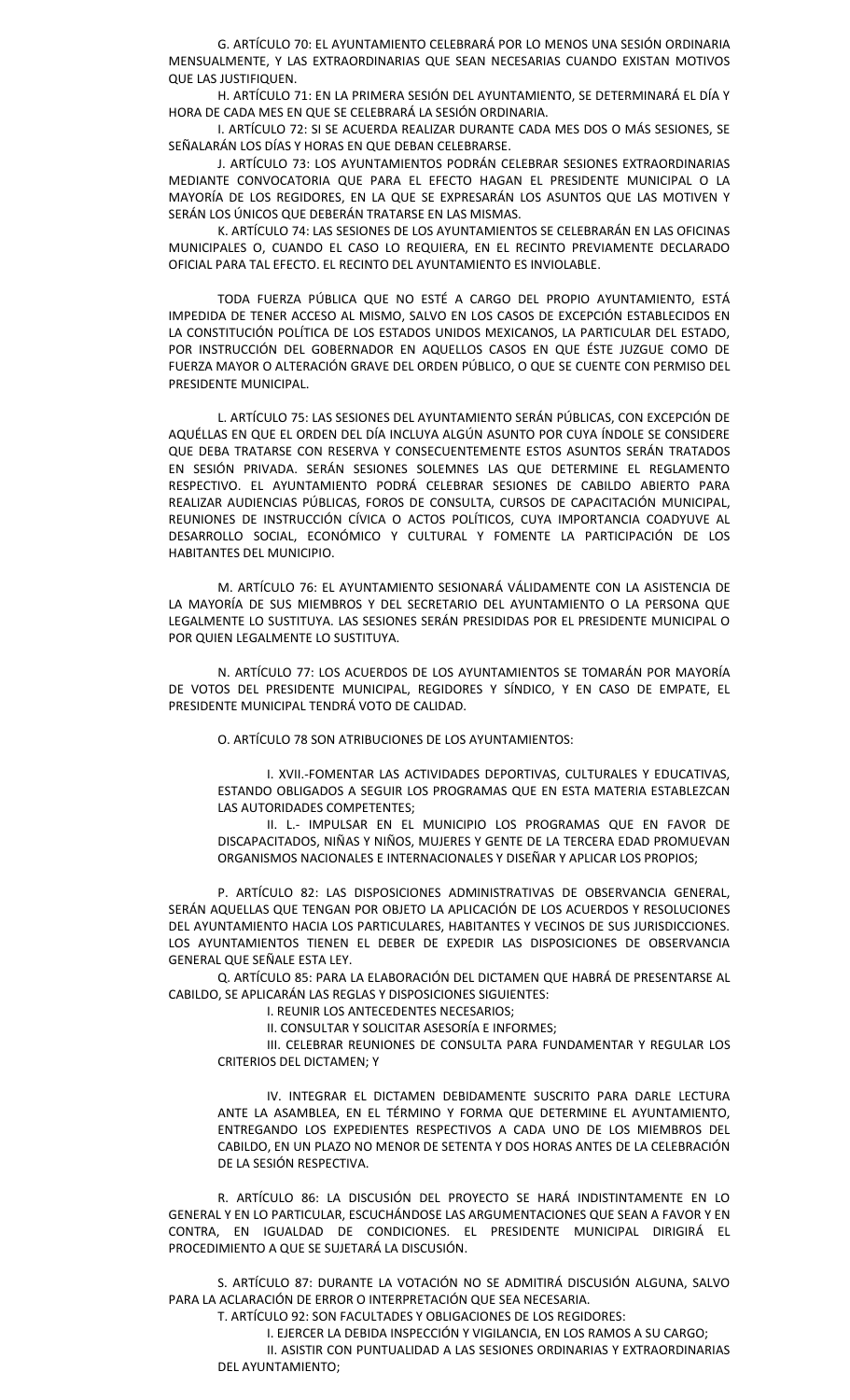III. EJERCER LAS FACULTADES DE DELIBERACIÓN Y DECISIÓN DE LOS ASUNTOS QUE LE COMPETEN AL AYUNTAMIENTO, Y COLABORAR EN LA ELABORACIÓN DE LOS PRESUPUESTOS DE INGRESOS Y EGRESOS DEL MUNICIPIO;

IV. FORMAR PARTE DE LAS COMISIONES, PARA LAS QUE FUEREN DESIGNADOS POR EL AYUNTAMIENTO

V. DICTAMINAR E INFORMAR SOBRE LOS ASUNTOS QUE LES ENCOMIENDE EL AYUNTAMIENTO;

VI. SOLICITAR LOS INFORMES NECESARIOS PARA EL BUEN DESARROLLO DE SUS FUNCIONES, A LOS DIVERSOS TITULARES DE LA ADMINISTRACIÓN PÚBLICA MUNICIPAL, QUIENES ESTÁN OBLIGADOS A PROPORCIONAR TODOS LOS DATOS E INFORMES QUE SE LES PIDIEREN EN UN TÉRMINO NO MAYOR DE VEINTE DÍAS HÁBILES;

VII. FORMULAR AL AYUNTAMIENTO LAS PROPUESTAS DE ORDENAMIENTOS EN ASUNTOS MUNICIPALES, Y PROMOVER TODO LO QUE CREAN CONVENIENTE AL BUEN SERVICIO PÚBLICO;

VIII. CONCURRIR A LOS ACTOS OFICIALES PARA LOS CUALES SE LES CITE; Y

IX. LAS QUE LE DETERMINE EL CABILDO Y LAS QUE LE OTORGUEN OTRAS DISPOSICIONES APLICABLES.

U. ARTÍCULO 93: LOS REGIDORES NO PODRÁN SER RECONVENIDOS POR LAS OPINIONES QUE MANIFIESTEN EN EL DESEMPEÑO DE SU CARGO, DISFRUTARÁN DE LAS RETRIBUCIONES QUE ACUERDE EL AYUNTAMIENTO Y CONTARÁN CON LOS APOYOS QUE LES CORRESPONDA PARA REALIZAR LAS GESTORÍAS DE AUXILIO A LOS HABITANTES DEL MUNICIPIO. ESTÁN IMPEDIDOS PARA REALIZAR GESTIONES ADMINISTRATIVAS ANTE AUTORIDADES FEDERALES, ESTATALES O MUNICIPALES, RESPECTO DE ASUNTOS QUE AFECTEN LOS INTERESES DEL AYUNTAMIENTO DE QUE FORMAN PARTE SIN LA PREVIA AUTORIZACIÓN DEL CABILDO O PRESIDENTE MUNICIPAL CORRESPONDIENTE.

V. ARTÍCULO 94: EL AYUNTAMIENTO, PARA FACILITAR EL DESPACHO DE LOS ASUNTOS QUE LE COMPETEN, NOMBRARÁ COMISIONES PERMANENTES O TRANSITORIAS, QUE LOS EXAMINEN E INSTRUYAN HASTA PONERLOS EN ESTADO DE RESOLUCIÓN. ESTAS COMISIONES SESIONARÁN DE FORMA MENSUAL, SIENDO CONVOCADAS POR EL REGIDOR QUE PRESIDA LA MISMA, CONFORME AL REGLAMENTO RESPECTIVO. LOS REGIDORES DEBERÁN ASISTIR CON PUNTUALIDAD A LAS SESIONES DE LAS COMISIONES QUE EL HONORABLE AYUNTAMIENTO LES HA ENCOMENDADO.

W. ARTÍCULO 96 FRACCIÓN VII: LAS COMISIONES PERMANENTES SERÁN LAS SIGUIENTES: … I. VII.- DE GRUPOS VULNERABLES, JUVENTUD Y EQUIDAD ENTRE GÉNEROS; IV. LEY GENERAL PARA LA INCLUSIÓN DE LAS PERSONAS CON DISCAPACIDAD

A. ARTÍCULO 4**.** LAS PERSONAS CON DISCAPACIDAD GOZARÁN DE TODOS LOS DERECHOS QUE ESTABLECE EL ORDEN JURÍDICO MEXICANO, SIN DISTINCIÓN DE ORIGEN ÉTNICO, NACIONAL, GÉNERO, EDAD, CONDICIÓN SOCIAL, ECONÓMICA O DE SALUD, RELIGIÓN, OPINIONES, ESTADO CIVIL, PREFERENCIAS SEXUALES, EMBARAZO, IDENTIDAD POLÍTICA, LENGUA, SITUACIÓN MIGRATORIA O CUALQUIER OTRA CARACTERÍSTICA PROPIA DE LA CONDICIÓN HUMANA O QUE ATENTE CONTRA SU DIGNIDAD. LAS MEDIDAS CONTRA LA DISCRIMINACIÓN TIENEN COMO FINALIDAD PREVENIR O CORREGIR QUE UNA PERSONA CON DISCAPACIDAD SEA TRATADA DE UNA MANERA DIRECTA O INDIRECTA MENOS FAVORABLE QUE OTRA QUE NO LO SEA, EN UNA SITUACIÓN COMPARABLE.

V. DE LA LEY PARA PERSONAS CON DISCAPACIDAD SE DESPRENDE:

A. ARTÍCULO 1.- LAS DISPOSICIONES DE ESTA LEY SON DE ORDEN PÚBLICO, DE INTERÉS SOCIAL Y DE OBSERVANCIA GENERAL, Y TIENEN POR OBJETO ESTABLECER LAS BASES QUE PERMITAN LOGRAR LA COMPLETA REALIZACIÓN PERSONAL Y LA PLENA INCLUSIÓN E INTEGRACIÓN DE LAS PERSONAS CON DISCAPACIDAD, EN UN MARCO DE IGUALDAD DE OPORTUNIDADES, EN TODOS LOS ÁMBITOS DE LA VIDA. DE MANERA ENUNCIATIVA Y NO LIMITATIVA, ESTA LEY RECONOCE A LAS PERSONAS CON DISCAPACIDAD SUS DERECHOS HUMANOS Y ORDENA EL ESTABLECIMIENTO DE LAS POLÍTICAS PÚBLICAS NECESARIAS PARA SU EJERCICIO.

B. ARTÍCULO 2.-SON SUJETOS DE ESTA LEY, LOS INDIVIDUOS QUE DE CONFORMIDAD CON LA MISMA SEAN CONSIDERADOS COMO PERSONAS CON DISCAPACIDAD.

C. ARTÍCULO 5.- SON AUTORIDADES PARA LA APLICACIÓN DE ESTA LEY, EN EL ÁMBITO DE SUS RESPECTIVAS COMPETENCIAS:

II.- LOS AYUNTAMIENTOS DE LOS MUNICIPIOS.

D. ARTÍCULO 8.- CORRESPONDE A LOS AYUNTAMIENTOS LAS ATRIBUCIONES SIGUIENTES: III. CONTEMPLAR EN SUS PLANES Y PROGRAMAS ACCIONES EN FAVOR DE LAS PERSONAS CON DISCAPACIDAD; Y

IV. LAS DEMÁS QUE LES CONFIERA LA PRESENTE LEY U OTRAS DISPOSICIONES LEGALES APLICABLES.

E. ARTÍCULO 9.- SERÁ MATERIA DE COORDINACIÓN ENTRE EL ESTADO Y LOS MUNICIPIOS: I. EL PLENO RESPETO Y EJERCICIO DE LOS DERECHOS HUMANOS;

II. LA IGUALDAD DE OPORTUNIDADES Y LA EQUIDAD EN EL ACCESO A LOS SERVICIOS DE SALUD, EDUCACIÓN, EMPLEO, CAPACITACIÓN Y READAPTACIÓN LABORAL, CULTURA, RECREACIÓN Y DEPORTE A LAS PERSONAS CON DISCAPACIDAD;

III. LA GESTIÓN PARA QUE EL TRANSPORTE E INFRAESTRUCTURA URBANA PERMITA LA MOVILIDAD, LIBRE TRÁNSITO, USO Y ACCESO DE LAS PERSONAS CON DISCAPACIDAD, POR SÍ O CON AYUDA DE CUALQUIER FORMA DE ASISTENCIA HUMANA, ANIMAL O CUALQUIER OTRO MEDIO TÉCNICO O ELECTRÓNICO QUE LA CIENCIA APORTE, CON SEGURIDAD A LOS ESPACIOS PÚBLICOS Y PRIVADOS.

F ARTÍCULO 10.- LOS PRINCIPIOS QUE DEBERÁN OBSERVAR LAS ACCIONES, SERVICIOS, MEDIDAS E INSTRUMENTOS EN LA MATERIA, SERÁN:

A) LA EQUIDAD;

B) LA JUSTICIA SOCIAL;

C) LA DIGNIDAD;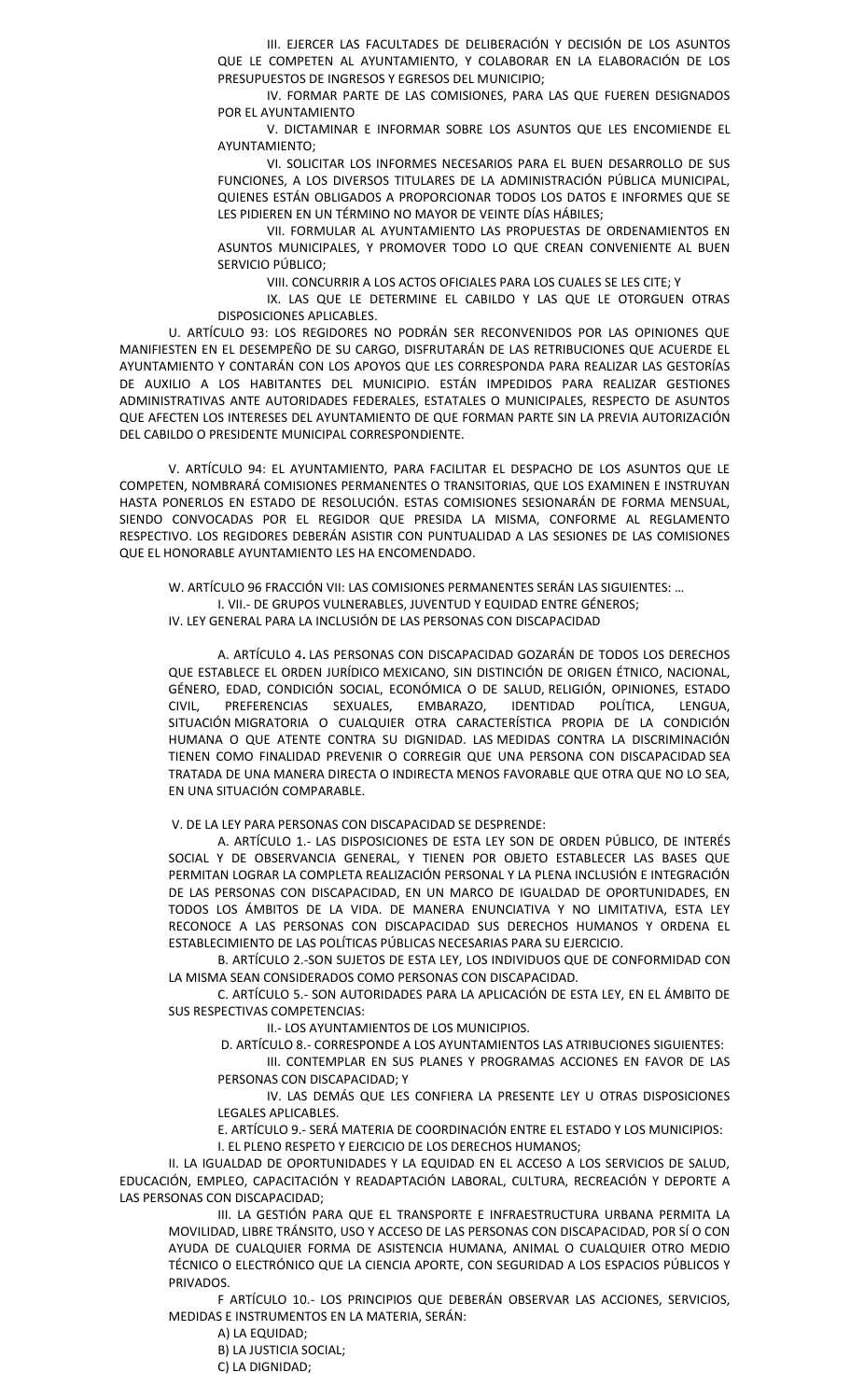D) EL RESPETO;

E) LA IGUALDAD DE OPORTUNIDADES;

F) EL RECONOCIMIENTO DE LAS DIFERENCIAS;

G) LA INCLUSIÓN E INTEGRACIÓN; Y

H) LA ACCESIBILIDAD

VI. DE LA LEY DE ASISTENCIA SOCIAL

A. ARTÍCULO 3.- PARA LOS EFECTOS DE ESTA LEY, SE ENTIENDE POR ASISTENCIA SOCIAL EL CONJUNTO DE ACCIONES TENDIENTES A MODIFICAR Y MEJORAR LAS CIRCUNSTANCIAS DE CARÁCTER SOCIAL QUE IMPIDAN EL DESARROLLO INTEGRAL DEL INDIVIDUO, ASÍ COMO LA PROTECCIÓN FÍSICA, MENTAL Y SOCIAL DE PERSONAS EN ESTADO DE NECESIDAD, INDEFENSIÓN DESVENTAJA FÍSICA Y MENTAL, HASTA LOGRAR SU INCORPORACIÓN A UNA VIDA PLENA Y PRODUCTIVA.

B. ARTÍCULO 4.- TIENEN DERECHO A LA ASISTENCIA SOCIAL LOS INDIVIDUOS Y FAMILIAS QUE POR SUS CONDICIONES FÍSICAS, MENTALES, JURÍDICAS, O SOCIALES, REQUIERAN DE SERVICIOS ESPECIALIZADOS PARA SU PROTECCIÓN Y SU PLENA INTEGRACIÓN AL BIENESTAR.

CON BASE EN LO ANTERIOR, SON SUJETOS DE LA ASISTENCIA SOCIAL, PREFERENTEMENTE:

TODAS LAS NIÑAS, NIÑOS Y ADOLESCENTES, EN ESPECIAL AQUELLOS QUE SE ENCUENTREN EN SITUACIÓN DE RIESGO O AFECTADOS POR:

B) DEFICIENCIAS EN SU DESARROLLO FÍSICO O MENTAL, O CUANDO ÉSTE SEA AFECTADO POR CONDICIONES FAMILIARES ADVERSAS;

IV. PERSONAS CON ALGÚN TIPO DE DISCAPACIDAD O NECESIDADES ESPECIALES;

POR LO ANTERIORMENTE EXPUESTO Y FUNDADO, SE SOLICITA A ESTE HONORABLE CABILDO QUE POR SU CONDUCTO SE APRUEBEN LOS POSTERIORES PETITORIOS, CON BASE EN LOS SIGUIENTES:

#### **ANTECEDENTES**

- 1. QUE EN TÉRMINOS DEL ESCRITO DE FECHA 10 DE ABRIL DE 2015 DE LA C. ANGÉLICA SÁNCHEZ MARTÍNEZ TITULAR DE ALFABETIZACION DEL CLUB ROTARIO TEHUACÁN EN COORDINACIÓN CON LA ESCUELA EN SISTEMA BRAILE DE LA DIRECCION DE GRUPOS VULNERABLES, SOLICITAN QUE ESTE H. AYUNTAMIENTO APOYE CON EL SERVICIO DE TRANSPORTE DE IDA Y VUELTA A LA CIUDAD DE VERACRUZ CON EL FIN DE QUE ESTAS PERSONAS TENGAN LA OPORTUNIDAD DE SENTIR Y CONOCER EL MAR.
- 2. FINALMENTE DEL OCURSO MULTIMENCIONADO SE DESPRENDE QUE EL COSTO TOTAL DEL VIAJE REDONDO ES POR LA CANTIDAD DE \$\$12,180.00 (DOCE MIL CIENTO OCHENTA PESOS 00/100 M.N.) IVA INCLUIDO, MISMA CANTIDAD QUE SE REQUIERE EN SU TOTALIDAD COMO PARTE DEL APOYO EN DONACIÓN PARA ESTA CAUSA

EN VIRTUD DE LO ANTERIORMENTE EXPUESTO EN LOS CONSIDERANDOS Y ANTECEDENTES Y CON LAS YA MENCIONADAS FACULTADES Y ATRIBUCIONES QUE LA LEY OTORGA A ESTE CUERPO COLEGIADO, ES PROCEDENTE HACER EL SIGUIENTE ANÁLISIS.

#### DICTAMEN

UNICO.- LOS INTEGRANTES DE ESTA COMISION, SOMETEN LA PRESENTE SOLICITUD A SU APROBACION Y PIDEN QUE SEA APOYADA DE MANERA FAVORABLE YA QUE NO CONTRAVIENE A NINGUNA DISPOSICIÓN LEGAL Y ES EN BENEFICIO DE LOS CIUDADANOS CON DISCAPACIDAD BUSCANDO SER UN GOBIERNO SOCIALMENTE RESPONSABLE E INCLUYENTE.- ATENTAMENTE.- COMISION DE GRUPOS VULNERABLES, JUVENTUD Y EQUIDAD ENTRE GENEROS.- TEHUACÁN, PUE. A 13 DE ABRIL DE 2015.- C. VICTOR MANUEL RODRIGUEZ LEZAMA.- PRESIDENTE Y REGIDOR DE LA COMISION DE GRUPOS VULNERABLES JUVENTUD Y EQUIDAD ENTRE GENEROS.- MTRO. JOSE BERNARDO POZOS GUTIERREZ.- REGIDOR DE CULTURA.- C. GLADYS GUADALUPE MARTÍNEZ GONZÁLEZ.- REGIDORA DE EDUCACIÓN.- C. CLAUDIA OROZCO LÓPEZ.- REGIDORA DE ECOLOGÍA Y MEDIO AMBIENTE.- C. PALOMA NOVELO ALDAZ.- REGIDORA DE NOMENCLATURA.- FIRMAS ILEGIBLES".

EL REGIDOR JOSÉ BERNARDO POZOS GUTIÉRREZ: NO QUIERE QUE SUENE QUE QUIERE QUEDAR BIEN CON EL REGIDOR VÍCTOR, SOLO QUIERE CONSIDERAR EL TRABAJO PARA LA GENTE QUE LO NECESITA, Y ÉL HACE UN DONATIVO DE \$1000.00, PARA ESTA CAUSA, PORQUE EL PROPÓSITO LE PARECE MUY IMPORTANTE, SU RECONOCIMIENTO Y SU APOYO CON EL VOTO.

SEÑORA PRESIDENTA, REGIDORES Y SINDICO MUNICIPAL, EN VOTACIÓN SE LES CONSULTA SI SE APRUEBA LA PROPUESTA PRESENTADA EN CUESTIÓN, LOS QUE ESTÉN POR LA AFIRMATIVA SÍRVANSE MANIFESTARLO LEVANTANDO LA MANO.

HABIÉNDOSE ANALIZADO AMPLIAMENTE EL CONTENIDO DEL DICTAMEN DE REFERENCIA, POR UNANIMIDAD DE VOTOS A FAVOR POR PARTE DE LOS INTEGRANTES DEL HONORABLE CABILDO, SE DETERMINA EL SIGUIENTE: